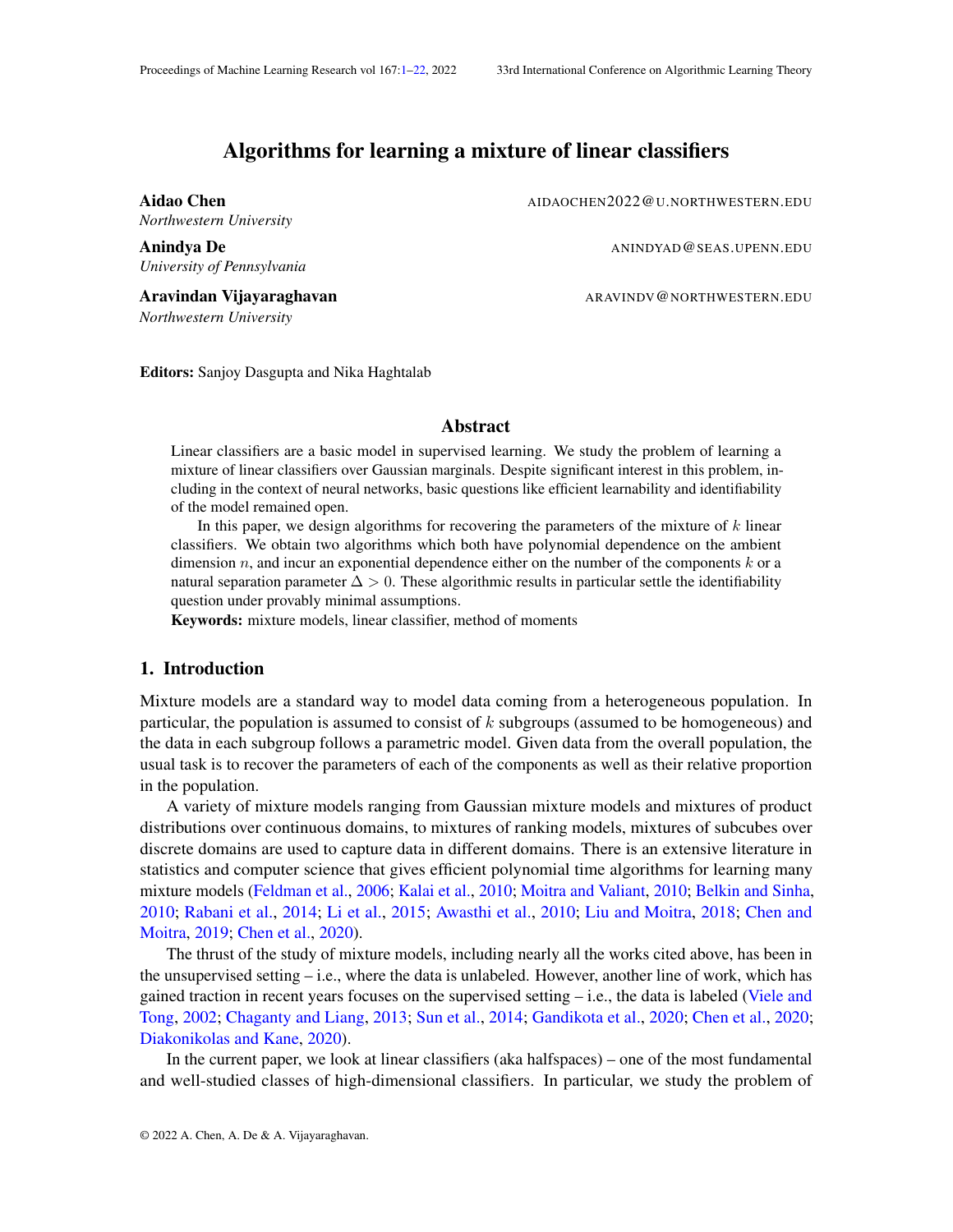learning mixtures of linear classifiers. We begin by describing our model. The parameters of the model are k (unknown) weights  $w_1, \ldots, w_k$  which are positive and sum to 1, k (unknown) unit vectors  $v_1, \ldots, v_k \in \mathbb{R}^n$ . A sample is drawn as follows: the sample oracle select  $i \in [k]$  with probability  $w_i$ , then we receive  $(\mathbf{x}, \mathbb{1}_{\langle v_i, \mathbf{x} \rangle \geq 0})$  where  $\mathbf{x} \sim \mathcal{N}(0, I_n)$ . The goal is to (approximately) recover the weights  $w_1, \ldots, w_k$  and the vectors  $v_1, \ldots, v_k$ .

Towards explaining our results, let us define  $\Delta := \min_{j \neq j'} \min \{||v_j - v_{j'}||, ||v_j + v_{j'}||\}$ . At a high level, we give two algorithms for this problem. Both the algorithms have a polynomial dependence on  $n -$  the ambient dimension. The first algorithm (Theorem [1\)](#page-11-0) achieves a quasipolynomial dependence on k with an exponential dependence on  $1/\Delta$ . The second algorithm (Theorem [2\)](#page-11-1) achieves a polynomial dependence on  $1/\Delta$  but has an exponential dependence on k. A consequence of our result is that as long as  $\Delta > 0$ , our model is identifiable. Further, note that if  $\Delta = 0$  (and say  $k = 2$ ), the model is no longer identifiable. Thus, a dependence on  $1/\Delta$  is qualitatively necessary for identifiability and *a fortiori*, for algorithmic results such as ours.

We note that both our model [\(Sun et al.,](#page-20-4) [2014\)](#page-20-4) as well as the broader question of *learning mixtures of (supervised) linear models* has been extensively studied in the literature [\(Chaganty](#page-18-3) [and Liang,](#page-18-3) [2013;](#page-18-3) [Gandikota et al.,](#page-19-4) [2020;](#page-19-4) [Chen et al.,](#page-19-3) [2020\)](#page-19-3), including in the context of neural networks [\(Jacobs et al.,](#page-19-6) [1991;](#page-19-6) [Jordan and Jacobs,](#page-19-7) [1994;](#page-19-7) [Bishop,](#page-18-4) [1998\)](#page-18-4). Despite this interest, basic statistical and algorithmic questions about this model remained open. As an example, until this work, the identifiability of this model (even when  $k = 3$ ) was unresolved to the best of our knowledge.

#### 1.1. Our Results

Our first result achieves a running time (and sample complexity) guarantee of the form  $n^{O(\log k)/\Delta^2}$ .

**Theorem 1** *Given parameters*  $\varepsilon, \delta > 0$ ,  $k \in \mathbb{N}$  *and*  $w_{\min} > 0$  *satisfying*  $w_{\min} \leq \min\{w_1, \ldots, w_k\}$ , *there is an algorithm that given samples from the model has the following guarantees:*

*1. The algorithm runs in sample complexity and time complexity*

$$
\log^2(1/\delta) \varepsilon^{-2} \text{poly}(n^{(\log k)/\Delta^2}, ((\log k)/\Delta^2)^{(\log k)/\Delta^2}, 1/w_{\min}).
$$

*2. With probabilty*  $1 - \delta$ *, the algorithm returns estimates*  $\{\hat{w}_i, \hat{v}_j : j \in [k]\}$  *such that* 

$$
\min_{\pi \in \text{Perm}([k])} \left( \max \{ \|\hat{v}_j - v_{\pi(j)}\| : j \in [k] \} + \max \{ \left| \hat{w}_j - w_{\pi(j)} \right| : j \in [k] \} \right) \le \varepsilon,
$$

*where the* min *is the minimum is over permutations*  $\pi$  *on* [k].

The above running time guarantee is quasi-polynomial time as long as  $\Delta = \Omega(1)$ ; moreover, it is polynomial time where  $k = O(1)$  as well. The algorithm recovers all the unknown parameters within an error  $\varepsilon > 0$ , up to an ambiguity in relabeling the k components of the mixture (this is captured by the permutation  $\pi$ ).

Our second result gives a  $poly((n/\Delta)^k)$  running time and sample complexity guarantee.

**Theorem 2** *Given parameters*  $\varepsilon, \delta > 0$ ,  $k \in \mathbb{N}$  *and*  $w_{\min} > 0$  *satisfying*  $w_{\min} \leq \min\{w_1, \ldots, w_k\}$ , *there is an algorithm that given samples from the model has the following guarantees:*

*1. The algorithm runs in sample complexity and time complexity*

$$
\log^2(1/\delta) \varepsilon^{-2} \text{poly}(n^k, k^k, \Delta^{-k}, 1/w_{\text{min}})
$$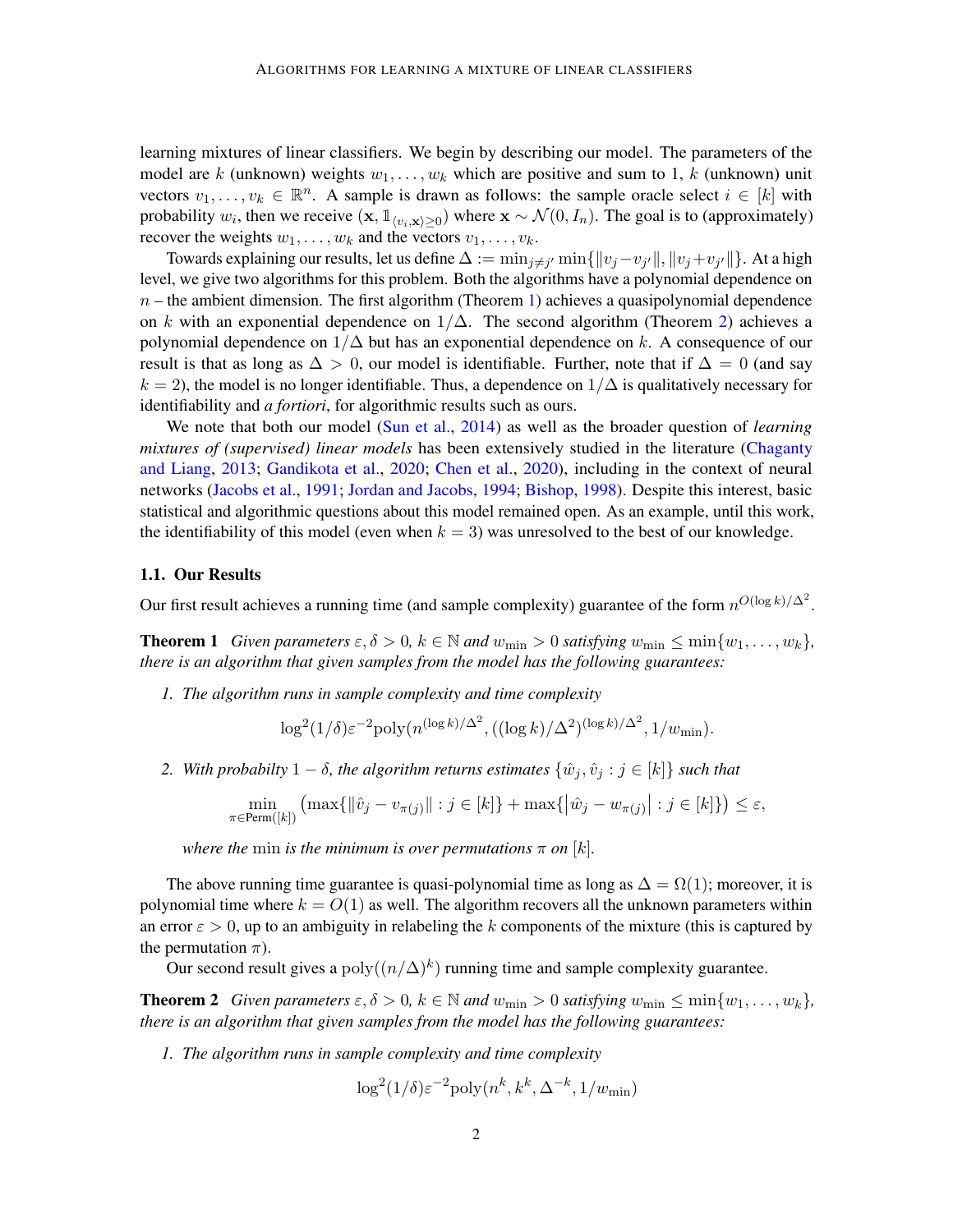*2. With probabilty*  $1 - \delta$ *, the algorithm returns estimates*  $\{\hat{w}_j, \hat{v}_j : j \in [k]\}$  *such that* 

$$
\min_{\pi \in {\sf Perm}([k])} \left( \max \{ \|\hat{v}_j - v_{\pi(j)}\| : j \in [k] \} + \max \{ \left|\hat{w}_j - w_{\pi(j)}\right| : j \in [k] \} \right) \leq \varepsilon.
$$

The above theorem gives polynomial time guarantees as long as  $k$  is a constant. The above two algorithmic results (Theorem [1](#page-11-0) and Theorem [2](#page-11-1)) both have a polynomial dependence on the ambient dimension n, but trade off different exponential dependencies on k and the separation  $\Delta$ . When  $\Delta = \omega(\sqrt{\log k/k})$ , Theorem [1](#page-11-0) gives a faster algorithm that becomes quasi-polynomial time when  $\Delta = \Omega(1)$ . Meanwhile, Theorem [2](#page-11-1) gives a faster algorithm when  $\Delta = o(\sqrt{\log k/k})$ ; it remain polynomial time for  $k = O(1)$  even when  $\Delta$  has an inverse polynomial dependence on n.

Both of the above theorems are related to the following theorem, which achieves a running time of  $(n/\varepsilon)^{O(\ell)}$  as long as the k vectors formed by the  $\ell$ -th tensor power of the parameter vectors  $v_1^{\otimes \ell}, v_2^{\otimes \ell}, \ldots, v_k^{\otimes \ell} \in \mathbb{R}^{n^{\ell}}$  are linearly independent (in a robust sense).

**Theorem 3** Let  $\ell \in \mathbb{N}$ . Let  $U \in \mathbb{R}^{n^{\ell} \times k}$  be the matrix whose jth column is flattened  $v_j^{\otimes \ell}$ . Suppose  $\sigma_{\min}(U) \geq 1/\tau$ , where  $\tau > 0$ . Given parameters  $\varepsilon, \delta > 0$ ,  $k \in \mathbb{N}$  and  $w_{\min} > 0$  satisfying  $w_{\min} \leq \min\{w_1, \ldots, w_k\}$ , there is an algorithm ESTIMATE-PARAMETER that given samples from *the model has the following guarantees:*

*1. The algorithm runs in sample complexity and time complexity*

$$
\log^2(1/\delta) \varepsilon^{-2} \mathrm{poly}(n^{\ell}, \ell^{\ell}, \tau, 1/w_{\min}).
$$

*2. With probabilty*  $1 - \delta$ *, the algorithm returns estimates*  $\{\hat{w}_i, \hat{v}_j : j \in [k]\}$  *such that* 

$$
\min_{\pi \in \text{Perm}([k])} (\max \{ \|\hat{v}_j - v_{\pi(j)}\| : j \in [k] \} + \max \{ |\hat{w}_j - w_{\pi(j)}| : j \in [k] \} ) \le \varepsilon.
$$

Note that in the non-degenerate setting when the vectors  $v_1, \ldots, v_k$  are linearly independent (in a robust sense), Theorem [3](#page-15-0) already gives a polynomial time guarantee. Theorem [1](#page-11-0) and Theorem [2](#page-11-1) prove that even in the general case, one can choose an appropriate value of  $\ell$  in Theorem [3](#page-15-0) to recover the parameters.

**Identifiability.** The above algorithmic results succeed in uniquely identifying and recovering the individual parameters. This is as opposed to just finding a distribution that fits the data. In the parlance of statistics, our algorithm recovers the underlying model (sometimes referred to as *parameter estimation*) as opposed to just doing *density estimation*. The identifiability results hold as long as  $\Delta > 0$ . We remark that the model is not identifiable when  $\Delta = 0$ . This is because the distribution induced by an equal weight mixture of two linear classifiers  $v_i = u$  and  $v_j = -u$  is the same for every  $u \in \mathbb{R}^n$ ! Moreover when  $v_i = v_j$ , there is non-identifiability by redistributing the weights of the two components arbitrarily. Hence our results prove identifiability under minimal assumptions.

#### 1.2. Overview of techniques

We now briefly describe the algorithmic ideas and techniques that we will need to establish Theorem [1](#page-11-0) and Theorem [2](#page-11-1). Our algorithms are based on the method-of-moments framework and use tensor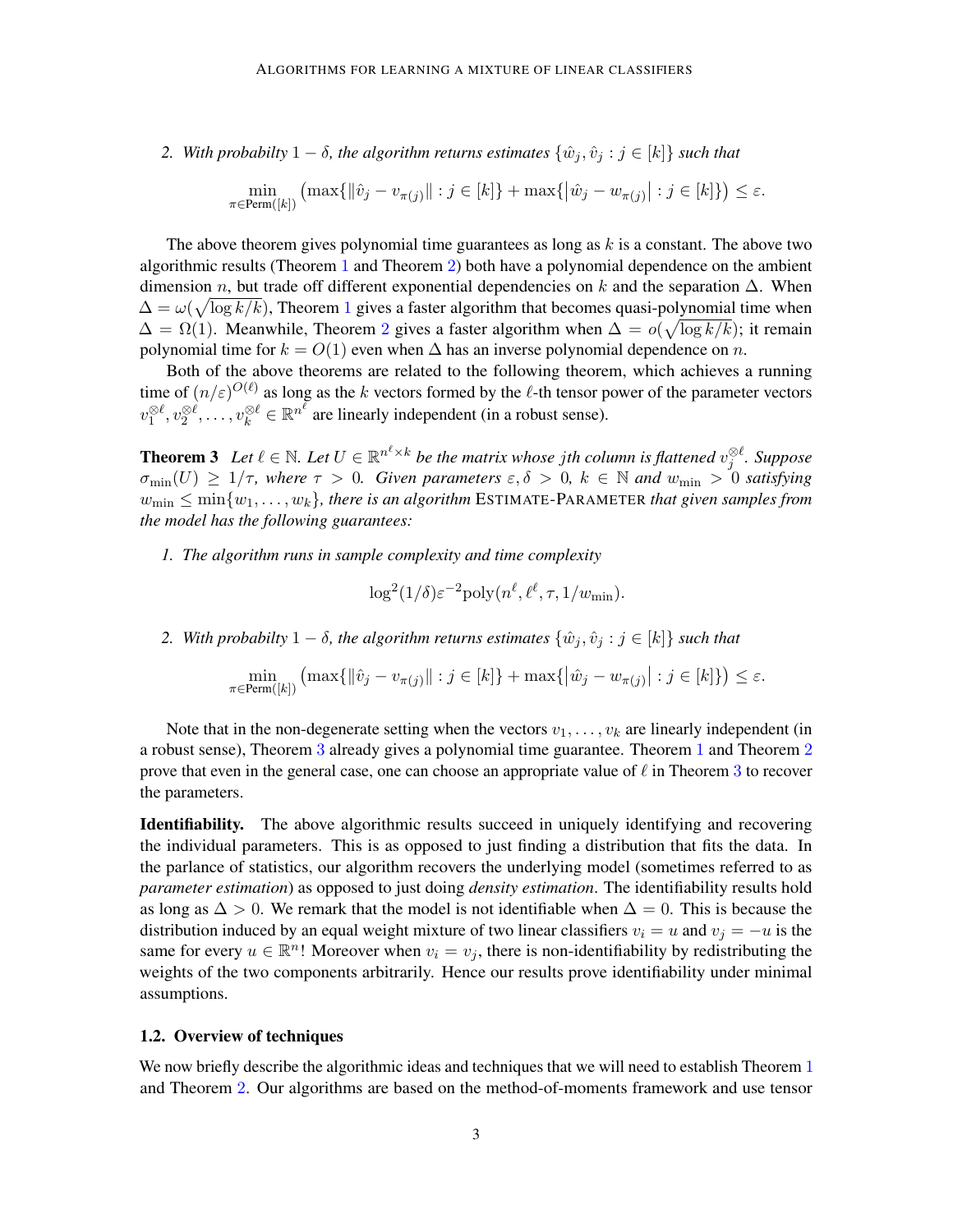decompositions to recover the parameters of the model. Our algorithmic results all use the same algorithmic framework, that consists of two main parts:

(i) *Extracting the low-rank tensor:* We first design a procedure that gives a good estimate for any  $\ell \in \mathbb{N},$ 

<span id="page-3-0"></span>
$$
T = \sum_{j=1}^{k} w_j v_j^{\otimes (2\ell+1)},
$$
 (1)

which is an order  $2\ell+1$  tensor with a rank-k decomposition with one rank-1 term for each component. (ii) *Parameter recovery through tensor decomposition:* We use an off-the-shelf algorithm for low-rank tensor decomposition, and show that they recover the parameters successfully.

(i) Extracting the low-rank tensor. Unlike latent variable models like mixtures of Gaussians [\(Moitra](#page-20-0) [and Valiant,](#page-20-0) [2010;](#page-20-0) [Janzamin et al.,](#page-19-8) [2019\)](#page-19-8), it is challenging to obtain a low-rank tensor by simply estimating the moments, for a linear threshold function (linear classifier). In order to estimate  $\sum_{j=1}^k w_jv_j^{\otimes(2\ell+1)}$  $j_j^{(2\ell+1)}$ , we will instead use Hermite polynomials and consider coefficients of linear threshold functions in the Hermite basis. For a unit vector  $v \in \mathbb{R}^n$ , define  $\mathbf{D}(v)$  be the distribution corresponding to  $\mathcal{N}(0, I_n)$  conditioned on  $\{x : \mathbb{I}_{\langle v,x\rangle>0}\}$ . The key observation is that:

$$
\mathbb{E}_{\mathbf{x}\sim\mathbf{D}(v)}[\mathsf{He}^{(2\ell+1)}(\mathbf{x})] \propto v^{\otimes (2\ell+1)},
$$

where He<sup>(2ℓ+1)</sup>(·) is the (2ℓ+1)th order n-variable Hermite tensor (and the constant of proportionality is non-zero). See Definition [9](#page-5-0) for a formal definition. We remark that Hermite polynomials have been used in a similar vein in the context of other learning problems like depth-2 neural networks [\(Janzamin](#page-19-9) [et al.,](#page-19-9) [2015;](#page-19-9) [Ge et al.,](#page-19-10) [2018;](#page-19-10) [Awasthi et al.,](#page-18-5) [2021\)](#page-18-5).

Let  $D$  be the distribution of the positively-labeled samples. Note that  $D$  is just convex combination of  $\mathbf{D}(v_1), \ldots, \mathbf{D}(v_k)$ . Hence

$$
\mathbb{E}_{\mathbf{x}\sim\mathbf{D}}[\mathsf{He}^{(2\ell+1)}(\mathbf{x})]\propto \sum_{j=1}^k w_j v_j^{\otimes (2\ell+1)}.
$$

The above relation naturally suggests the following meta-algorithm. We acquire few i.i.d. positive-labeled samples, the output will be the (rescaled) empirical mean of  $(2\ell+1)$ th order Hermite tensor evaluation. This is described in the Algorithm [1.](#page-6-0) We prove the following guarantee for estimating the tensor in Section [3.](#page-6-1)

Theorem 4 *There is an algorithm* EXTRACTING THE LOW-RANK TENSOR *that for a given* k*,* ℓ*, error tolerance parameters*  $\varepsilon, \delta > 0$   $\mathcal{O}(v_1, \dots, v_k, w_1, \dots, w_k)$ , and access to samples from the *model has the following guarantees:*

- *1.* The algorithm runs in sample complexity and time complexity  $\log^2(1/\delta)/(\varepsilon^2) \cdot n^{O(\ell)} \ell^{O(\ell)}$ .
- 2. With probability  $1 \delta$ , the algorithm returns estimates  $\mathbf{T} \in (\mathbb{R}^n)^{\otimes \ell}$  such that

$$
\|\mathbf{T} - \left(\sum_{j=1}^k w_j v_j^{\otimes (2\ell+1)}\right)\|_F \le \varepsilon.
$$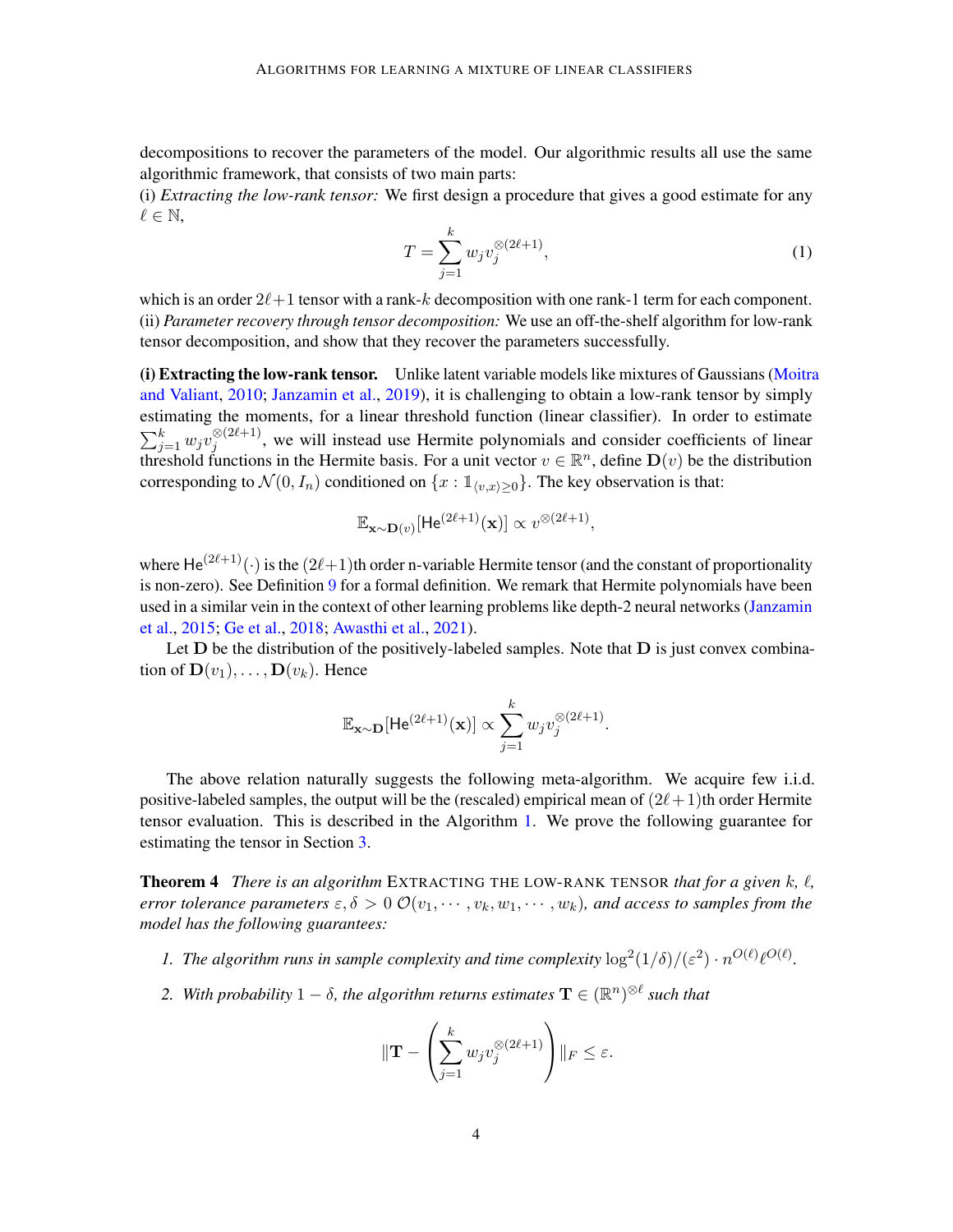(ii) Recovering the parameters through tensor decompositions Once we have access to the tensor in [\(1\)](#page-3-0), we use an off-the-shelf algorithm for efficient tensor decompositions (see Theorem [18](#page-12-0)). Polynomial algorithms exist for decomposing a rank- $k$  tensor of the form in [\(1\)](#page-3-0) as long as the flattened vectors given by  $\{v_i^{\otimes \ell} : i \in [k]\}$  are linearly independent (in a robust sense). This is encapsulated in Theorem [3](#page-15-0). To establish Theorem [1](#page-11-0) and Theorem [2](#page-11-1), we need to prove that the (robust) linear independence condition holds for a sufficiently large value of  $\ell$ .

To prove Theorem [1](#page-11-0), we show that  $\ell = O(\log k/\Delta^2)$  suffices for  $\{v_i^{\otimes \ell} : i \in [k]\}$  to be linearly independent. The key observation is that for  $i \neq j$ ,  $\langle v_i^{\otimes \ell}, v_j^{\otimes \ell} \rangle = (\langle v_i, v_j \rangle)^{\ell}$  decreases exponentially independent. as  $\ell$  grow. In fact, if the pairwise inner product of  $v_1^{\otimes \ell}, \ldots, v_k^{\otimes \ell}$  is at most  $1/(2k)$ , we can show that  $v_1^{\otimes \ell}, \ldots, v_k^{\otimes \ell}$  is robustly linear independent. This gives a running time of  $n^{O(\log k)/\Delta^2}$ .

To prove Theorem [2](#page-11-1) we use a different approach to prove that  $\ell = k$  suffices for  $v_1^{\otimes \ell}, \ldots, v_k^{\otimes \ell}$  to be linear independent in a robust sense. In particular, we use the notion of Kruskal rank to quantify the degree of linear independence with tensoring. The Kruskal rank (or Krank) of a matrix  $\vec{A}$  is the largest  $k$  for which every set of  $k$  columns are linearly independent. The Khatri-Rao product of  $U$ and V which are size  $m \times r$  and  $n \times r$  respectively is an  $mn \times r$  matrix  $U \odot V$  whose  $i^{th}$  column is flattened  $u_i \otimes v_i$ . Let  $A \in R^{n \times k}$  be the matrix whose jth column is  $v_j$ . Observe that pairwise linear independence implies Krank $(A) \geq 2$ . Let  $U \in \mathbb{R}^{n^{\ell} \times k}$  be the matrix whose jth column is flattened  $v_j^{\otimes \ell}$ . Observe that  $U = A^{\odot k}$ .

The idea is that Kruskal-rank increases with Khatri–Rao product. As a consequence, Krank $(U) \geq$ k, i.e.,  $v_1^{\otimes k}, \ldots, v_k^{\otimes k}$  are linear independent, thus establishing Theorem [2](#page-11-1).

Comparison to Prior work Mixtures of supervised learning models like linear classifiers and other linear models have been extensively studied in machine learning literature [\(Jacobs et al.,](#page-19-6) [1991;](#page-19-6) [Chaganty and Liang,](#page-18-3) [2013;](#page-18-3) [Gandikota et al.,](#page-19-4) [2020;](#page-19-4) [Chen et al.,](#page-19-3) [2020\)](#page-19-3), including in the context of neural networks as hierarchical mixtures of experts [\(Jacobs et al.,](#page-19-6) [1991;](#page-19-6) [Jordan and Jacobs,](#page-19-7) [1994;](#page-19-7) [Bishop,](#page-18-4) [1998\)](#page-18-4). The result that is most closely related to ours is that of [Sun et al.](#page-20-4) [\(2014\)](#page-20-4). Their model is the same as ours and in a nutshell, their main result shows that if the vectors  $v_1, \ldots, v_k$  are linearly independent, then there is a polynomial time algorithm that recovers the  $k$ -dimensional subspace spanned by the vectors  $v_1, \ldots, v_k$ . However, the algorithm does not recover the parameters of the model. We do not know of algorithmic results on recovering the parameters of the mixture of  $k$  linear classifiers in any non-trivial setting. To be the best of our knowledge, even identifiability results for the model were not known for general  $k$ .

Our algorithms recover all the unknown parameters of the mixture (hence implying identifiability). The running time of the algorithms is either  $n^{O(\log k)/\Delta^2}$  or  $n^{O(k)}$ . Moreover, when the vectors  $v_1, \ldots, v_k$  are linearly independent as in [\(Sun et al.,](#page-20-4) [2014\)](#page-20-4), Theorem [3](#page-15-0) successfully recovers all the parameters in polynomial time.

#### 2. Preliminaries and Notation

We start by defining the Mixture-of-Linear-Classifier problem formally.

**Definition 5** The Mixture-of-Linear-Classifier is instantiated by k unit vectors  $v_1, \dots, v_k$  in  $\mathbb{R}^n$ . In *addition, we also have k corresponding weights*  $w_1, \dots, w_k$  *such that*  $w_1 + \dots + w_k = 1$ *.* The vectors  $v_1, \dots, v_k$  in  $\mathbb{R}^n$  as well as the weights  $w_1, \dots, w_k$  are unknown. For this instance, *the sampling oracle*  $\mathcal{O}(v_1, \dots, v_k, w_1, \dots, w_k)$  *is defined as follows: sample*  $\mathbf{x} \sim \mathcal{N}(0, I_n)$ *,* the standard spherical Gaussian in  $\mathbb{R}^n$ . Sample  $\mathbf{z} \in [k]$  where  $\mathbb{P}[\mathbf{z} = j] = w_j, \forall j \in [k]$ .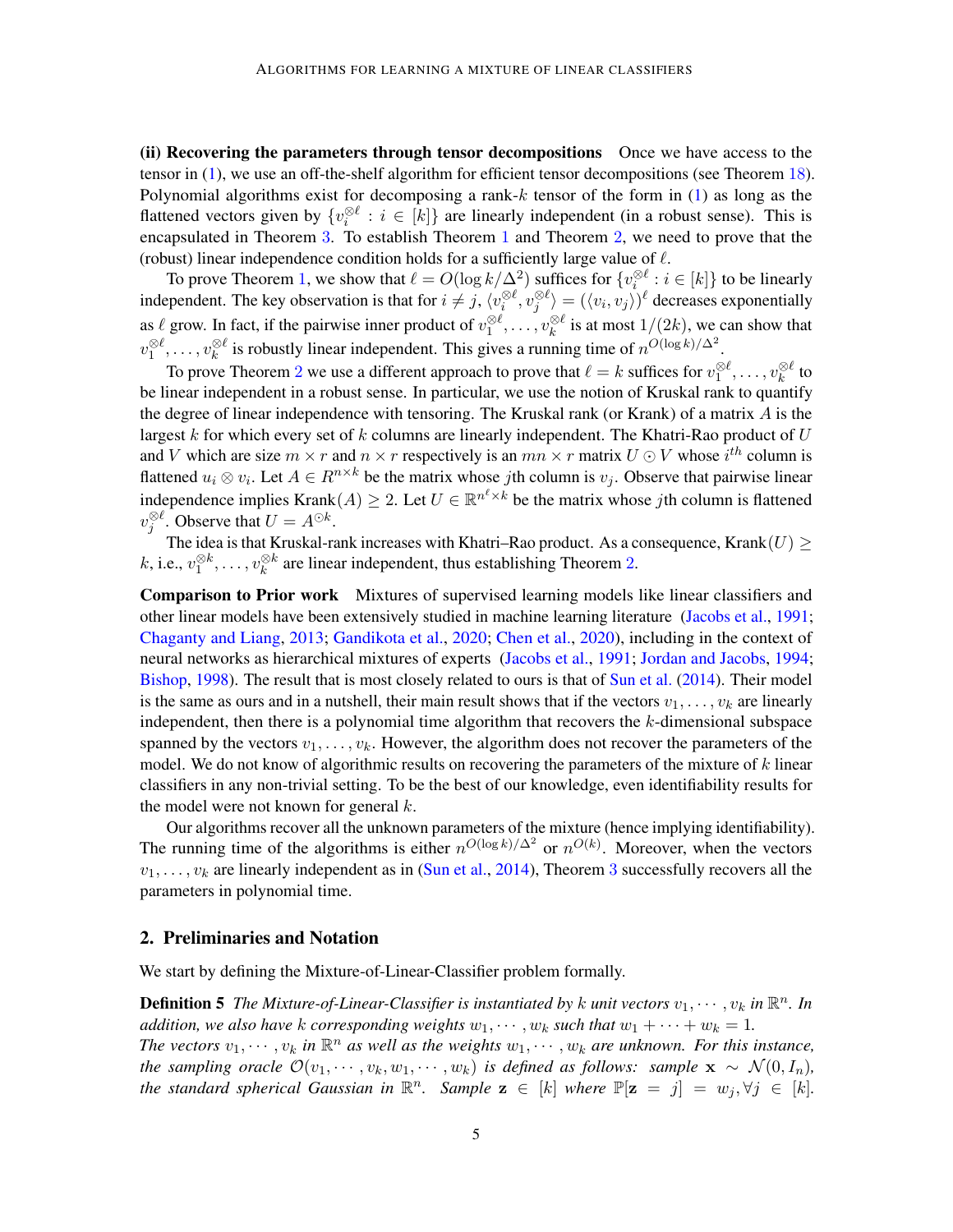$\mathcal{O}(v_1, \dots, v_k, w_1, \dots, w_k)$  *outputs*  $(\mathbf{x}, \mathbb{1}_{\langle \mathbf{x}, v_{\mathbf{z}} \rangle \geq 0}) \in \mathbb{R}^n \times \{0, 1\}.$ 

*In the Mixture-of-Linear-Classifier problem, the algorithm is given access to the number of component* k, the sample oracle  $\mathcal{O}(v_1, \dots, v_k, w_1, \dots, w_k)$ , an error parameter  $\varepsilon$  and a weight parameter  $w_{\min} \geq 0$  with the promise that  $w_{\min} \leq \min\{w_1, \cdots, w_k\}$ . The goal of the algorithm is to output *estimates*  $\{\hat{w}_j, \hat{v}_j : j \in [k]\}$  *such that* 

$$
\min_{\pi} \left( \max \{ \|\hat{v}_j - v_{\pi(j)}\| : j \in [k] \} + \max \{ |\hat{w}_j - w_{\pi(j)}| : j \in [k] \} \right) \le \varepsilon,
$$

*where the* min *is over all permutations on* [k]*.*

**Notation.** We use  $\sum_{t}$  $(d)$  to the denote the d-th order differential operator (with respect to t).

We next definite Hermite polynomials. We begin with univariate Hermite polynomials.

**Definition 6** The  $d^{th}$  univariate Hermite polynomial  $\text{He}_d(x) : \mathbb{R} \to \mathbb{R}$  is the formal polynomial

$$
\mathsf{He}_{d}(x) = \left( \left( \frac{\partial}{\partial t} \right)^{d} \exp(xt - t^{2}/2) \right) \Big|_{t=0}
$$

<span id="page-5-1"></span>.

The following observation gives a recursive relation between  $\text{He}_d$  and  $\text{He}_{d+1}$ .

**Observation 7** *For*  $d \in \mathbb{Z}_{\geq 0}$ *,* 

$$
\frac{d}{dx}\left(\text{He}_d(x)e^{-x^2/2}\right) = -\text{He}_{d+1}(x)e^{-x^2/2}
$$

**Proof** We use Rodrigues formula for the Hermite polynomial (see e.g., equation (10) of [Patarroyo,](#page-20-5) [2019\)](#page-20-5), which is:

$$
\mathsf{He}_d(x) = (-1)^d e^{\frac{x^2}{2}} \left( \frac{d}{dx} \right)^d \left( e^{\frac{-x^2}{2}} \right).
$$

Or equivalently,

$$
\text{He}_{d}(x)e^{-\frac{x^{2}}{2}} = (-1)^{d} \left(\frac{d}{dx}\right)^{d} \left(e^{\frac{-x^{2}}{2}}\right).
$$

The claim now follows easily.

The next observation gives an explicit formula for univariate Hermite polynomials.

**Observation 8** *(see equation (3) of [Patarroyo,](#page-20-5) [2019\)](#page-20-5) For*  $d \in \mathbb{Z}_{\geq 0}$ *, we have* 

<span id="page-5-0"></span>
$$
\text{He}_d(x) = d! \sum_{j=0}^{\lfloor \frac{d}{2} \rfloor} \frac{(-1)^j}{2^j (d-2j)! j!} x^{d-2j}
$$

Next, we define multivariable Hermite polynomials.

**Definition 9** For  $n \in \mathbb{N}$ ,  $d \in \mathbb{Z}_{\geq 0}$ . We use He<sup>(d)</sup> to denote the *n*-variable Hermite tensor *of order d*.  $\text{He}^{(d)} : \mathbb{R}^n \to (\mathbb{R}^n)^{\otimes d}$  is defined as:

$$
\mathsf{He}^{(d)}(x) = \left. \left( \nabla_t^{(d)} \exp(\langle x, t \rangle - \|t\|^2 / 2) \right) \right|_{t=0}.
$$

<span id="page-5-2"></span>П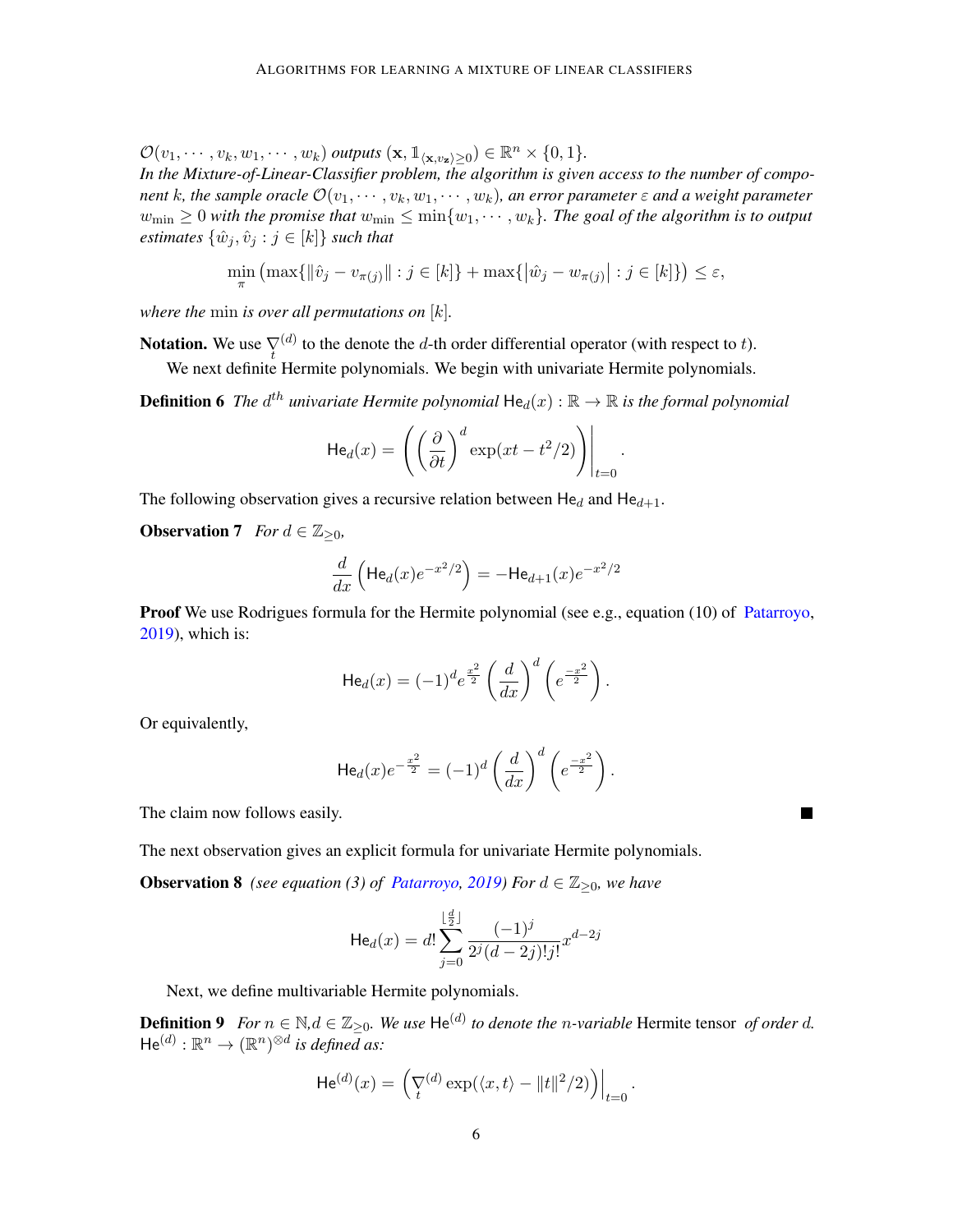# <span id="page-6-1"></span>3. Extracting the low-rank tensor

In this section, the main goal is to prove Theorem [4](#page-6-2). Theorem 4 gives an algorithm which given samples from a mixture of k linear classifiers, estimates the order- $\ell$  parameter moment. This result is an important piece in our parameter recovery algorithm. The algorithm EXTRACTING THE LOW-RANK TENSOR is described in Algorithm [1.](#page-6-0)

<span id="page-6-2"></span>Theorem 4 *There is an algorithm* EXTRACTING THE LOW-RANK TENSOR *that for a given* k*,* ℓ*, error tolerance parameters*  $\varepsilon, \delta > 0$   $\mathcal{O}(v_1, \dots, v_k, w_1, \dots, w_k)$ , and access to samples from the *model has the following guarantees:*

- *1.* The algorithm runs in sample complexity and time complexity  $\log^2(1/\delta)/(\varepsilon^2) \cdot n^{O(\ell)} \ell^{O(\ell)}$ .
- 2. With probability  $1 \delta$ , the algorithm returns estimates  $\mathbf{T} \in (\mathbb{R}^n)^{\otimes \ell}$  such that

$$
\|\mathbf{T} - \left(\sum_{j=1}^k w_j v_j^{\otimes (2\ell+1)}\right)\|_F \le \varepsilon.
$$

<span id="page-6-0"></span>Algorithm 1: EXTRACTING THE LOW-RANK TENSOR

#### Input:

 $k$  – number of components  $\mathcal{O}(v_1, \dots, v_k, w_1, \dots, w_k)$  – oracle for random samples from the mixture  $\ell$  – parameter for order of the tensor  $\varepsilon$  – error parameter Output:  $\mathbf{T} \in (\mathbb{R}^n)^{\otimes (2\ell+1)}$  – estimate of  $\sum_{j=1}^k w_j v_j^{\otimes (2\ell+1)}$ j 1 Set  $t = (\varepsilon^{-2}) n^{O(\ell)} \ell^{O(\ell)}$ ; 2 Use  $\mathcal{O}(v_1, \dots, v_k, w_1, \dots, w_k)$  to sample t independent vectors  $\mathbf{x}_1, \dots, \mathbf{x}_t$  from  $\mathbf{D}$ ; 3 return  $\mathbf{T}=1/t\sum_{j\in[t]}1/c(\ell)$ He $^{(2\ell+1)}(\mathbf{x}_j)$ *, where*  $c(\ell)=\sqrt{2/\pi}(-1)^{\ell}(2\ell-1)!!;$ 

The main idea behind the algorithm is to show that over the positive samples, the expectation of the  $(2\ell + 1)$ th-order Hermite tensor is proportional to  $\sum_{j \in [k]} w_j v_j^{\otimes (2\ell+1)}$  $j^{(2\ell+1)}$ . Based on this, our algorithm is to just output an empirical estimator for the average  $(2\ell + 1)$ th-order Hermite tensor. The rest of this section is dedicated to proving the correctness of Algorithm [1](#page-6-0) (Theorem [4](#page-6-2)) Towards this, we start with some definitions.

**Definition 10** Let  $v \in \mathbb{R}^n$ ,  $\mathbf{x} \sim \mathcal{N}(0, I_n)$ . Define  $\mathbf{D}(v)$  as the conditional distribution of  $\mathbf{x}$  given  $\langle v, \mathbf{x} \rangle \geq 0$ . Or equivalently, the probability density function of  $\mathbf{D}(v)$  is given by

<span id="page-6-4"></span><span id="page-6-3"></span>
$$
(2\pi)^{-n/2}e^{-\|z\|^2/2} \cdot 2\mathbb{1}_{\langle v,z\rangle\geq 0}.
$$

*Define* **D** *to be the distribution corresponding to positive samples from*  $\mathcal{O}(v_1, \dots, v_k, w_1, \dots, w_k)$ *. Or equivalently,*  $\mathbf{D} = \sum_{j \in [k]} w_j \mathbf{D}(v_j)$ *.* 

The following observation says that the  $\ell$ -th order derivative (with respect to t) of  $f(\langle v, t \rangle)$  is proportional to  $v^{\otimes \ell}$ . It can be easily derived from the chain rule.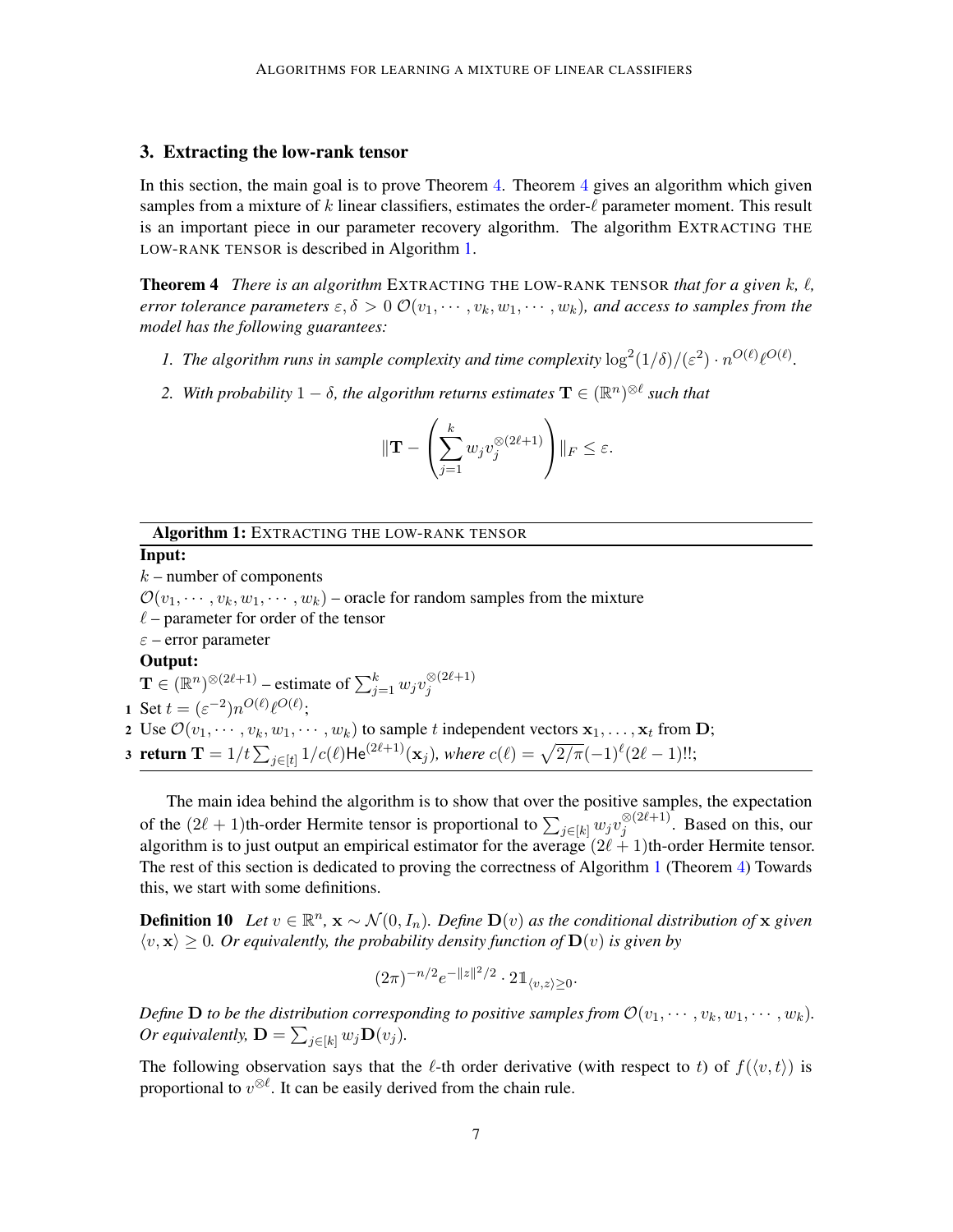**Observation 11** Let  $f : \mathbb{R} \to \mathbb{R}$  be infinitely differentiable,  $v \in \mathbb{R}^n$ ,  $\ell \in \mathbb{N}$ . Then,

$$
\nabla_t^{(\ell)}(f(\langle v,t\rangle)) = f^{(\ell)}(\langle v,t\rangle) \cdot v^{\otimes \ell}
$$

Next, we define a function  $\Psi(t)$  (which is the mass that the Gaussian centered at t puts on  $[0, \infty)$ ) and obtain an explicit formula for its derivatives of odd order.

<span id="page-7-0"></span>**Claim 12** *Define*  $\Psi : \mathbb{R} \to \mathbb{R}$  *to be* 

$$
\Psi(t) = \int_{\mathbb{R}} \exp(-(x-t)^2/2) \mathbb{1}_{x \ge 0} dx.
$$

*For all*  $\ell \in \mathbb{Z}_{\geq 0}$ *, we have* 

$$
\Psi^{(2\ell+1)}(0) = (-1)^{\ell} (2\ell - 1)!!
$$

Proof To prove the above equality, we first swap the integration with differentiation and relate the resulting expression to Hermite polynomials. We know that

$$
\Psi(t) = \int_0^\infty \exp(-(x-t)^2/2) dx = \int_0^\infty \exp(tx - t^2/2) \exp(-x^2/2) dx.
$$

Hence, 
$$
\Psi^{(2\ell+1)}(0) = \left( \left( \frac{\partial}{\partial t} \right)^{2\ell+1} f \right) \Big|_{t=0}
$$
  
\n
$$
= \left( \int_0^\infty \left( \frac{\partial}{\partial t} \right)^{2\ell+1} \exp\left( tx - t^2/2 \right) \exp\left( -x^2/2 \right) dx \right) \Big|_{t=0} \text{ by Leibniz integral rule}
$$
  
\n
$$
= \int_0^\infty \left( \left( \frac{\partial}{\partial t} \right)^{2\ell+1} \exp\left( tx - t^2/2 \right) \right) \Big|_{t=0} \exp\left( -x^2/2 \right) dx
$$
  
\n
$$
= \int_0^\infty \text{He}_{2\ell+1}(x) \exp\left( -x^2/2 \right) dx
$$
  
\n
$$
= \int_0^\infty d \left( -\text{He}_{2\ell}(x) \exp\left( -x^2/2 \right) \right) \text{ see observation 7}
$$
  
\n
$$
= \text{He}_{2\ell}(0) = (-1)^{\ell} (2\ell - 1)!! \text{ by observation 8}
$$

<span id="page-7-1"></span> $\blacksquare$ 

The following lemma is crucial in establishing Theorem [4](#page-6-2). The lemma proves that the expectation of  $(2\ell+1)$ th-order Hermite tensor over  ${\bf D}$  is proportional to  $\sum_{j\in[k]} w_jv_j^{\otimes(2\ell+1)}$  $\frac{\otimes (2\ell+1)}{j}$ .

**Lemma 13** *For*  $\ell \in \mathbb{Z}_{\geq 0}$ *,* 

$$
\mathbb{E}_{\mathbf{x}\sim\mathbf{D}}[1/c(\ell)\mathsf{He}^{(2\ell+1)}(\mathbf{x})] = \sum_{j\in[k]} w_j v_j^{\otimes (2\ell+1)},
$$

*where*  $c(\ell) = \sqrt{2/\pi}(-1)^{\ell}(2\ell - 1)!!$ .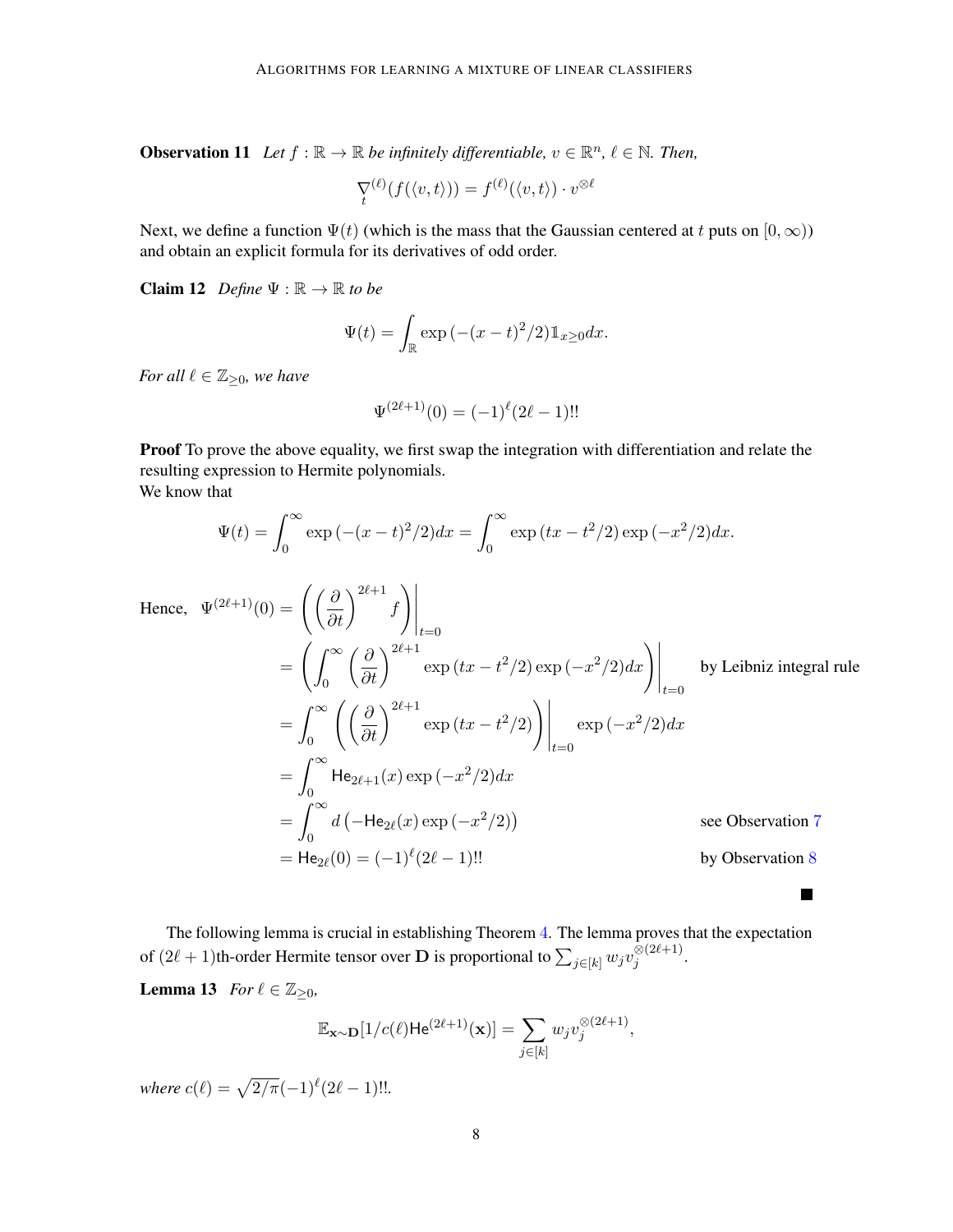**Proof** The high-level idea is to reduce the problem to the case  $k = 1$ . In particular, since  $D =$  $\sum_{j \in [k]} w_j \mathbf{D}(v_j)$ , it suffices to show that: for all unit vector  $v \in \mathbb{R}^n$ ,

$$
\mathbb{E}_{\mathbf{x}\sim\mathbf{D}(v)}[\mathsf{He}^{(2\ell+1)}(\mathbf{x})] = \sqrt{\frac{2}{\pi}}(-1)^{\ell}(2\ell-1)!!\cdot v^{\otimes(2\ell+1)}.
$$

Towards this, recall that,

$$
He^{(2\ell+1)}(x) = \left. \left( \nabla_t^{(2\ell+1)} \exp(\langle x, t \rangle - ||t||^2 / 2) \right) \right|_{t=0}
$$

.

 $\blacksquare$ 

Then,

$$
\mathbb{E}_{\mathbf{x}\sim\mathbf{D}(v)}[\text{He}^{(2\ell+1)}(\mathbf{x})]
$$
\n
$$
= 2\left(\frac{1}{\sqrt{2\pi}}\right)^n \int_{\mathbb{R}^n} \text{He}^{(2\ell+1)}(x) \mathbb{1}_{\langle x,v\rangle \ge 0} \exp(-||x||^2/2) dx \quad \text{using Definition 10}
$$
\n
$$
= 2\left(\frac{1}{\sqrt{2\pi}}\right)^n \int_{\mathbb{R}^n} \left(\nabla_t^{(2\ell+1)} \exp(\langle x,t\rangle - ||t||^2/2)\right) \Big|_{t=0} \mathbb{1}_{\langle x,v\rangle \ge 0} \exp(-||x||^2/2) dx
$$
\n
$$
= 2\left(\frac{1}{\sqrt{2\pi}}\right)^n \left(\nabla_t^{(2\ell+1)} \int_{\mathbb{R}^n} \exp(-||x-t||^2/2) \mathbb{1}_{\langle x,v\rangle \ge 0} dx\right) \Big|_{t=0} \text{ by Leibniz integral rule}
$$

Let U be an orthonormal matrix such that the first row equals  $v^T$ . Thus, we have

$$
\mathbb{E}_{\mathbf{x}\sim\mathbf{D}(v)}[\text{He}^{(2\ell+1)}(\mathbf{x})]
$$
\n
$$
= 2\left(\frac{1}{\sqrt{2\pi}}\right)^n \left(\nabla_t^{(2\ell+1)} \int_{\mathbb{R}^n} \exp(-\|y - Ut\|^2/2) \mathbb{1}_{y_1 \ge 0} dy\right)\Big|_{t=0} \text{ change of variables, } y = Ux
$$
\n
$$
= \frac{2}{\sqrt{2\pi}} \left(\nabla_t^{(2\ell+1)} \int_{\mathbb{R}} \exp(-(y_1 - \langle v, t \rangle)^2/2) \mathbb{1}_{y_1 \ge 0} dy_1\right)\Big|_{t=0}
$$
\n
$$
= \frac{2}{\sqrt{2\pi}} \left(\nabla_t^{(2\ell+1)} \Psi(\langle v, t \rangle) \right)\Big|_{t=0} \text{ by Claim 12}
$$
\n
$$
= \frac{2}{\sqrt{2\pi}} \left(\Psi^{(2\ell+1)}(\langle v, t \rangle) \cdot v^{\otimes (2\ell+1)}\right)\Big|_{t=0} \text{ by observation 11}
$$
\n
$$
= \sqrt{\frac{2}{\pi}} (-1)^{\ell} (2\ell - 1)!! v^{\otimes (2\ell+1)} \text{ by Claim 12}
$$

Our next goal is to bound the variance of our estimator in Algorithm [1.](#page-6-0) Towards this, we start with the following simple claim.

**Claim 14** Let  $f : \mathbb{R}^n \to \mathbb{R}$  such that  $f(x) = f(-x), \forall x \in \mathbb{R}^n$ . Then,

<span id="page-8-0"></span>
$$
\mathbb{E}_{\mathbf{x}\sim\mathbf{D}}[f(\mathbf{x})] = \mathbb{E}_{\mathbf{x}\sim\mathcal{N}(0,I_n)}[f(\mathbf{x})]
$$

**Proof** First, using the fact that the distribution  $1/2(\mathbf{D}(v_j) + \mathbf{D}(-v_j))$  is  $\mathcal{N}(0, I_n)$  and f is even, it follows that

$$
\mathbb{E}_{\mathbf{x}\sim\mathbf{D}(v_j)}[f(\mathbf{x})] = \mathbb{E}_{\mathbf{x}\sim\mathcal{N}(0,I_n)}[f(\mathbf{x})].
$$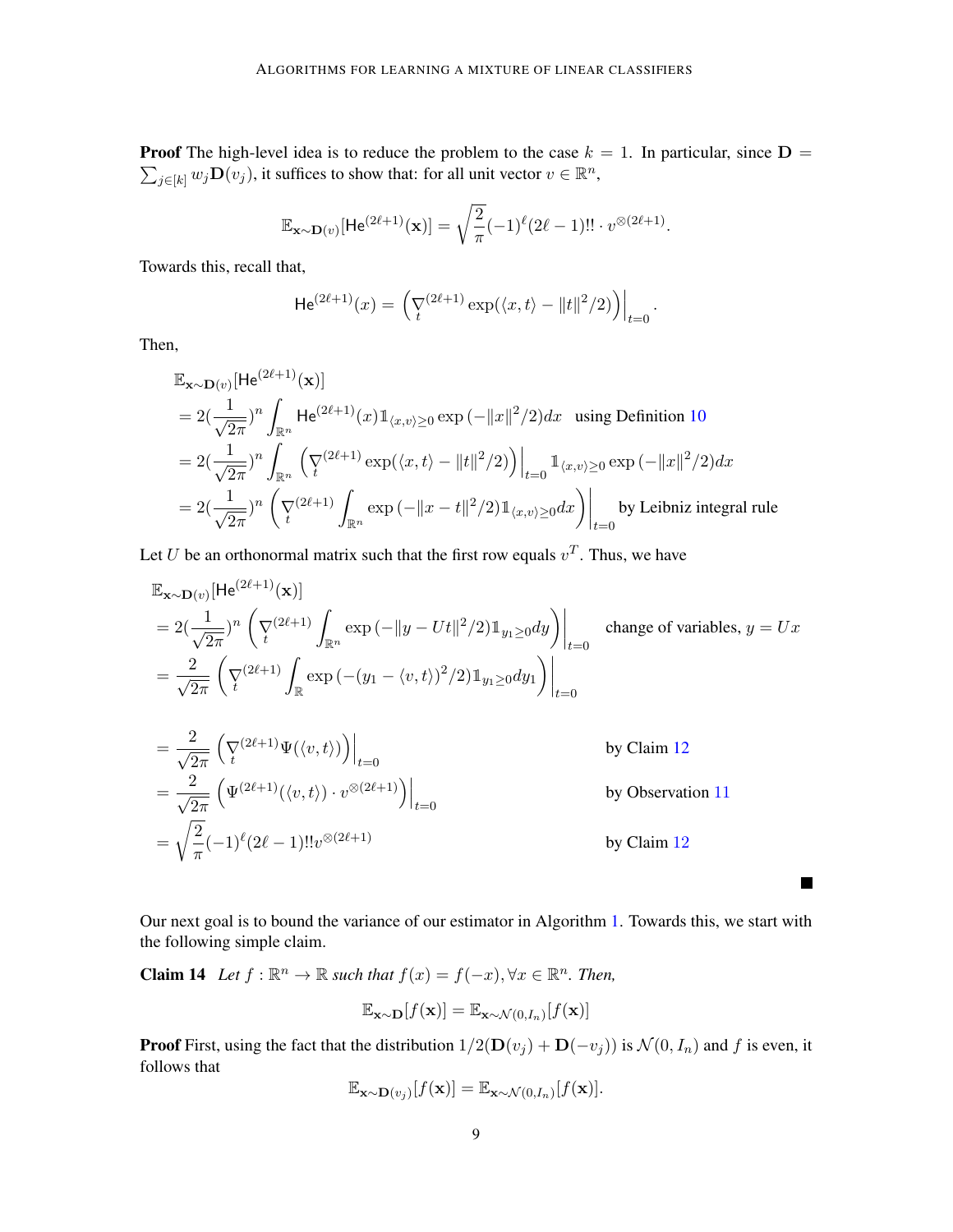We now get the claim by noting that **D** is a convex combination of  $\mathbf{D}(v_1), \ldots, \mathbf{D}(v_k)$ .

Next, we upper bound the variance of a polynomial under the distribution D.

**Claim 15** Let  $s \in \mathbb{N}$ . Let  $m_1, \ldots, m_s : \mathbb{R}^n \to \mathbb{R}$  be monomials of degree at most t. Let  $\alpha =$  $(\alpha_1, \ldots, \alpha_s) \in \mathbb{R}^s$ . Then,

<span id="page-9-0"></span>
$$
\mathbb{E}_{\mathbf{x}\sim\mathbf{D}}[(\alpha_1m_1(\mathbf{x})+\ldots+\alpha_sm_s(\mathbf{x}))^2]\leq s(2t-1)!!\|\alpha\|^2.
$$

**Proof** The idea is to apply Claim [14](#page-8-0). Claim 14 which lets us reduce the problem of computing the variance under D to that under the standard Gaussian.

$$
\mathbb{E}_{\mathbf{x}\sim\mathbf{D}}[(\alpha_1 m_1(\mathbf{x}) + \dots + \alpha_s m_s(\mathbf{x}))^2]
$$
\n
$$
\leq \mathbb{E}_{\mathbf{x}\sim\mathbf{D}}[s(\sum_{j\in[s]} \alpha_j^2 m_j(x)^2)] \qquad \text{by Cauchy-Schwarz inequality}
$$
\n
$$
= \mathbb{E}_{\mathbf{x}\sim\mathcal{N}(0,I_n)}[s(\sum_{j\in[s]} \alpha_j^2 m_j(x)^2)] \qquad \text{by Claim 14}
$$
\n
$$
\leq s(2t-1)!! \|\alpha\|^2.
$$

The last inequality follows from the fact that  $m_j(x)^2$  is a monomial of degree at most 2t and thus its expectation under a Gaussian is at most  $(2t-1)$ !!. It is well-known that  $\mathbb{E}_{\mathbf{x}\sim\mathcal{N}(0,1)}[x^{2d}] =$  $(2d-1)!!$ ,  $\forall d \in \mathbb{N}$ . A standard induction will give us the above fact. **T** 

The next proposition shows that  $\text{Var}_{\mathbf{x} \sim \mathbf{D}}[\text{He}_{\alpha}^{(2\ell+1)}(\mathbf{x})]$  is at most  $\ell^{O(\ell)}$  for any fixed index  $\alpha$ . **Proposition 16** *For*  $\ell \in \mathbb{N}$  *with*  $\ell \geq 2$ *, fix*  $\alpha \in [n]^{2\ell+1}$ *,* 

<span id="page-9-1"></span>
$$
\lim_{\mathbf{x}\sim\mathbf{D}}\left[\tfrac{1}{c(\ell)}\cdot\mathsf{He}^{(2\ell+1)}_{\alpha}(\mathbf{x})\right] \leq \ell^{c_1\ell},
$$

*where*  $c(\ell) = \sqrt{2/\pi}(-1)^{\ell}(2\ell - 1)!!$  *and*  $c_1$  *is an absolute constant.* 

**Proof** We begin by noting that

$$
\underset{\mathbf{x} \sim \mathbf{D}}{\text{Var}}[ \mathsf{He}_{\alpha}^{(2\ell+1)}(\mathbf{x}) ] \leq \mathbb{E}_{\mathbf{x} \sim \mathbf{D}}\left[\left(\mathsf{He}_{\alpha}^{(2\ell+1)}(\mathbf{x})\right)^2\right]
$$

By definition,  $\mathsf{He}^{(2\ell+1)}_{\alpha}(x)$  can be expressed as  $\prod_{j=1}^{n} \mathsf{He}_{s_j}(x_j)$  where:

- 1.  $s_1, \ldots, s_n \in \mathbb{Z}_{\geq 0}$  depend on  $\alpha$ .
- 2.  $\sum_{j=1}^{n} s_j = 2\ell + 1$ .

Hence He $_{\alpha}^{(2\ell+1)}(x)$  is a polynomial of degree at most  $2\ell+1$  and can be expanded as  $\beta_1 m_1(x)$  +  $\ldots + \beta_z m_z(x)$  where:

1.  $m_1, \ldots, m_z$  are monomials,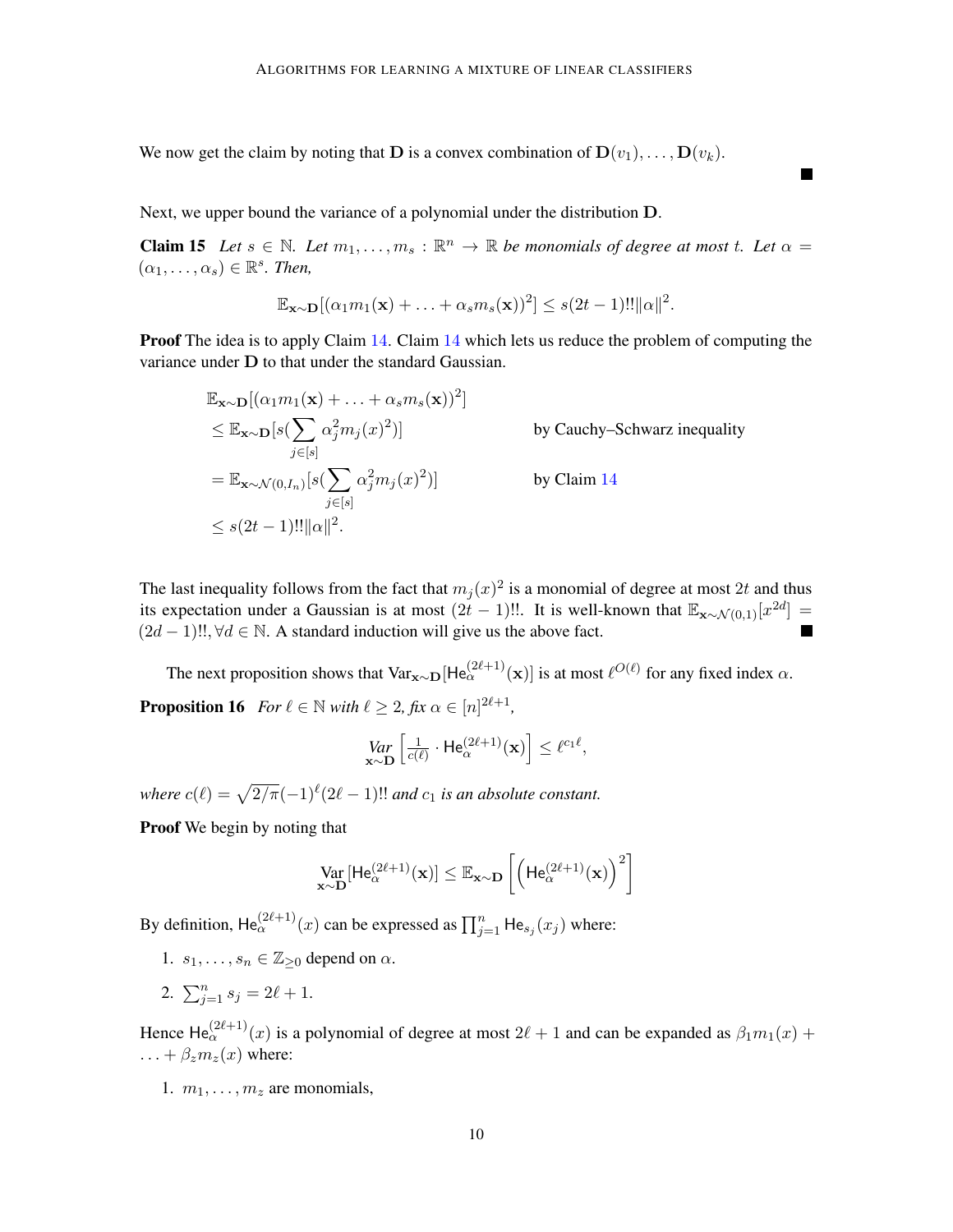- 2.  $z \leq (2\ell+1)^{(2\ell+1)},$
- 3. for all  $j \in [z], |\beta_j| \le (2\ell + 1)!$ .

The second item is true because  $He_s(\cdot)$  has at most  $2s+1$  terms (see Observation [8](#page-5-2)) and  $He_\alpha^{(2\ell+1)}(x)$ can be expressed as  $\prod_{j=1}^n$  He<sub>sj</sub> $(x_j)$ . The last item is true because every coefficient of He<sub>s</sub> is bounded by s! (see Observation [8](#page-5-2)) and  $\prod_{j=1}^{n} s_j! \leq (\sum_{j=1}^{n} s_j)! = (2\ell + 1)!$ .

Apply Claim [15](#page-9-0), we have

$$
\mathbb{E}_{\mathbf{x}\sim\mathbf{D}}[\mathsf{He}_{\alpha}^{(2\ell+1)}(\mathbf{x})^2] \le z(4\ell+1)!!(z((2\ell+1)!)^2) \le \ell^{c'\ell},
$$

where  $c'$  is an absolute constant.

We are now ready to finish the proof of Theorem [4](#page-6-2).

**Proof of Theorem [4](#page-6-2).** Without loss of generality, we can assume  $\delta = 0.1$ , since we can always boost the success probability at a multiplicative cost of  $O(\log(1/\delta)^2)$  via Claim [24](#page-20-6). Define  $T^* =$  $\sum_{j=1}^k w_j v_j^{\otimes (2\ell+1)}$ . We will show T is close to  $T^*$  with probability at least 0.9, where T is the j empirical mean of  $1/c(\ell)$ He<sup>(2 $\ell+1$ </sup>)(x). By Lemma [13](#page-7-1),  $T^* = \mathbb{E}_{\mathbf{x} \sim \mathbf{D}}[1/c(\ell)$ He<sup>(2 $\ell+1$ </sup>)(x)], hence  $T^* = \mathbb{E}[T]$ . Fix  $\alpha \in [n]^{2\ell+1}$ , from Proposition [16](#page-9-1) we know that

$$
\operatorname{Var}[\mathbf{T}_{\alpha}] = \frac{1}{t} \operatorname*{Var}_{\mathbf{x} \sim \mathbf{D}}[1/c(\ell) \mathsf{He}_{\alpha}^{(2\ell+1)}(\mathbf{x})]
$$

$$
\leq \ell^{c_1 \ell}/t,
$$

where  $c_1$  is an absolute constant. By Chebyshev's inequality,

$$
\mathbb{P}[|\mathbf{T}_{\alpha} - T_{\alpha}^*| \ge \frac{\varepsilon}{\sqrt{n^{2\ell+1}}}] \le \frac{\ell^{c_1 \ell}/t}{\frac{\varepsilon^2}{n^{2\ell+1}}} = \frac{\ell^{c_1 \ell} n^{2\ell+1}}{t \varepsilon^2}
$$

Then,

$$
\mathbb{P}[\vee_{\alpha\in[n]^{2\ell+1}}\{|\mathbf{T}_{\alpha}-T_{\alpha}^*|\geq \frac{\varepsilon}{\sqrt{n^{2\ell+1}}}\}] \leq \frac{\ell^{c_1\ell}n^{4\ell+2}}{t\varepsilon^2}
$$
\n
$$
\leq 0.01
$$
 by the choice of  $t$ .

Hence,

$$
\mathbb{P}[\wedge_{\alpha\in[n]^{2\ell+1}}\{|\mathbf{T}_{\alpha}-T_{\alpha}^*|<\frac{\varepsilon}{\sqrt{n^{2\ell+1}}}\}] \geq 0.99
$$

As a result,

$$
\mathbb{P}[\|\mathbf{T} - T^*\|_F \le \varepsilon] \ge 0.99
$$

■

**Talent**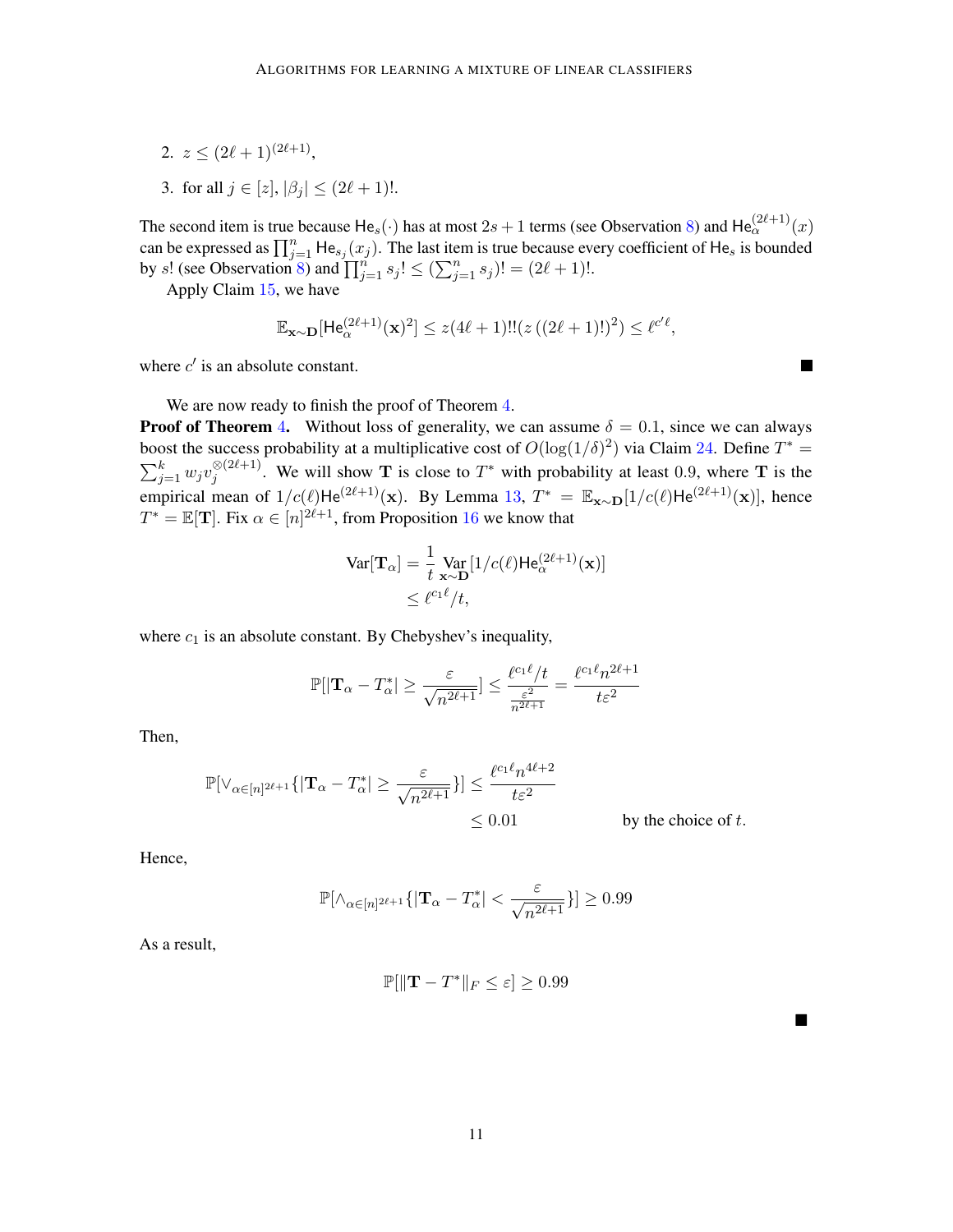## 4. Estimation algorithm for the Parameters of the Mixture of Linear Classifiers

In this section, we prove Theorem [1](#page-11-0) and Theorem [2](#page-11-1). Recall that  $\Delta = \min_{j \neq j'} \min \{ ||v_j - v_{j'}||, ||v_j + \}$  $v_{j'}$  }. Theorem [1](#page-11-0) shows that there is an algorithm learns a mixture of k linear classifiers in time  $poly(n^{(\log k)/\Delta^2})$ , where  $\Delta$  is the minimum "separation" between each pair of linear classifiers. Meanwhile, Theorem [2](#page-11-1) shows that there is an algorithm that does the same thing in time that is roughly  $\text{poly}((n/\Delta)^k)$ . When  $\Delta = \omega(\sqrt{\log k/k})$ , Theorem [1](#page-11-0) gives a faster algorithm. Meanwhile, Theorem [2](#page-11-1) gives a faster algorithm when  $\Delta = o(\sqrt{\log k/k})$ .

<span id="page-11-0"></span>**Theorem 1** *Given parameters*  $\varepsilon, \delta > 0$ ,  $k \in \mathbb{N}$  *and*  $w_{\min} > 0$  *satisfying*  $w_{\min} \leq \min\{w_1, \ldots, w_k\}$ , *there is an algorithm that given samples from the model has the following guarantees:*

*1. The algorithm runs in sample complexity and time complexity*

$$
\log^2(1/\delta) \varepsilon^{-2} \text{poly}(n^{(\log k)/\Delta^2}, ((\log k)/\Delta^2)^{(\log k)/\Delta^2}, 1/w_{\min}).
$$

*2. With probabilty*  $1 - \delta$ *, the algorithm returns estimates*  $\{\hat{w}_i, \hat{v}_i : j \in [k]\}$  *such that* 

$$
\min_{\pi \in \text{Perm}([k])} (\max\{\|\hat{v}_j - v_{\pi(j)}\| : j \in [k]\} + \max\{\big|\hat{w}_j - w_{\pi(j)}\big| : j \in [k]\}\) \le \varepsilon,
$$

*where the* min *is the minimum is over permutations*  $\pi$  *on* [k].

<span id="page-11-1"></span>**Theorem 2** *Given parameters*  $\varepsilon, \delta > 0$ ,  $k \in \mathbb{N}$  *and*  $w_{\min} > 0$  *satisfying*  $w_{\min} \leq \min\{w_1, \ldots, w_k\}$ , *there is an algorithm that given samples from the model has the following guarantees:*

*1. The algorithm runs in sample complexity and time complexity*

$$
\log^2(1/\delta)\varepsilon^{-2} \mathrm{poly}(n^k, k^k, \Delta^{-k}, 1/w_{\min})
$$

*2. With probabilty*  $1 - \delta$ *, the algorithm returns estimates*  $\{\hat{w}_j, \hat{v}_j : j \in [k]\}$  *such that* 

$$
\min_{\pi \in \text{Perm}([k])} (\max\{\|\hat{v}_j - v_{\pi(j)}\| : j \in [k]\} + \max\{\big|\hat{w}_j - w_{\pi(j)}\big| : j \in [k]\}\) \le \varepsilon.
$$

The basic idea of the above two theorems are the same. Roughly speaking, Theorem [18](#page-12-0) (from [Bhaskara et al.](#page-18-6) [\(2014a\)](#page-18-6)) says we can decompose a noisy third-order low-rank tensor efficiently under some mild non-degeneracy conditions. By Theorem [4](#page-6-2), we can estimate  $T^* = \sum_{j \in [k]} w_j v_j^{\otimes (2\ell+1)}$ j accurately. Note that  $T^*$  can be viewed as a third-order low-rank tensor  $\sum_{j\in[k]}(v_j^{\otimes \ell})\otimes (v_j^{\otimes \ell})\otimes (w_jv_j)$ . Our approach will be combining Theorem [4](#page-6-2) and Theorem [18](#page-12-0).

In order to combine Theorem [4](#page-6-2) and Theorem [18](#page-12-0),  $\sum_{j \in [k]} (v_j^{\otimes \ell}) \otimes (v_j^{\otimes \ell}) \otimes (wyv_j)$  needs to satisfy the conditions of Theorem [18](#page-12-0). The major challenge is to show that  $v_1^{\otimes \ell}, \ldots, v_k^{\otimes \ell}$  are linear independent in a robust sense (that is measured in terms of the least singular value of the  $n^{\ell} \times k$ matrix formed by the flattenings of these k tensored vectors as columns). Theorem [1](#page-11-0) and Theorem [2](#page-11-1) use different approaches to establish this condition. On the one hand, Claim [19](#page-12-1) shows that  $\ell =$  $10(\log k)/\Delta^2$  $10(\log k)/\Delta^2$  suffices. This leads to Theorem 1. On the other hand, Claim [22](#page-14-0) shows that  $\ell = k$ suffices (even when  $\Delta$  can be a small inverse polynomial in n). This leads to Theorem [2](#page-11-1).

We start by introducing the concept of Kruskal rank for convenience.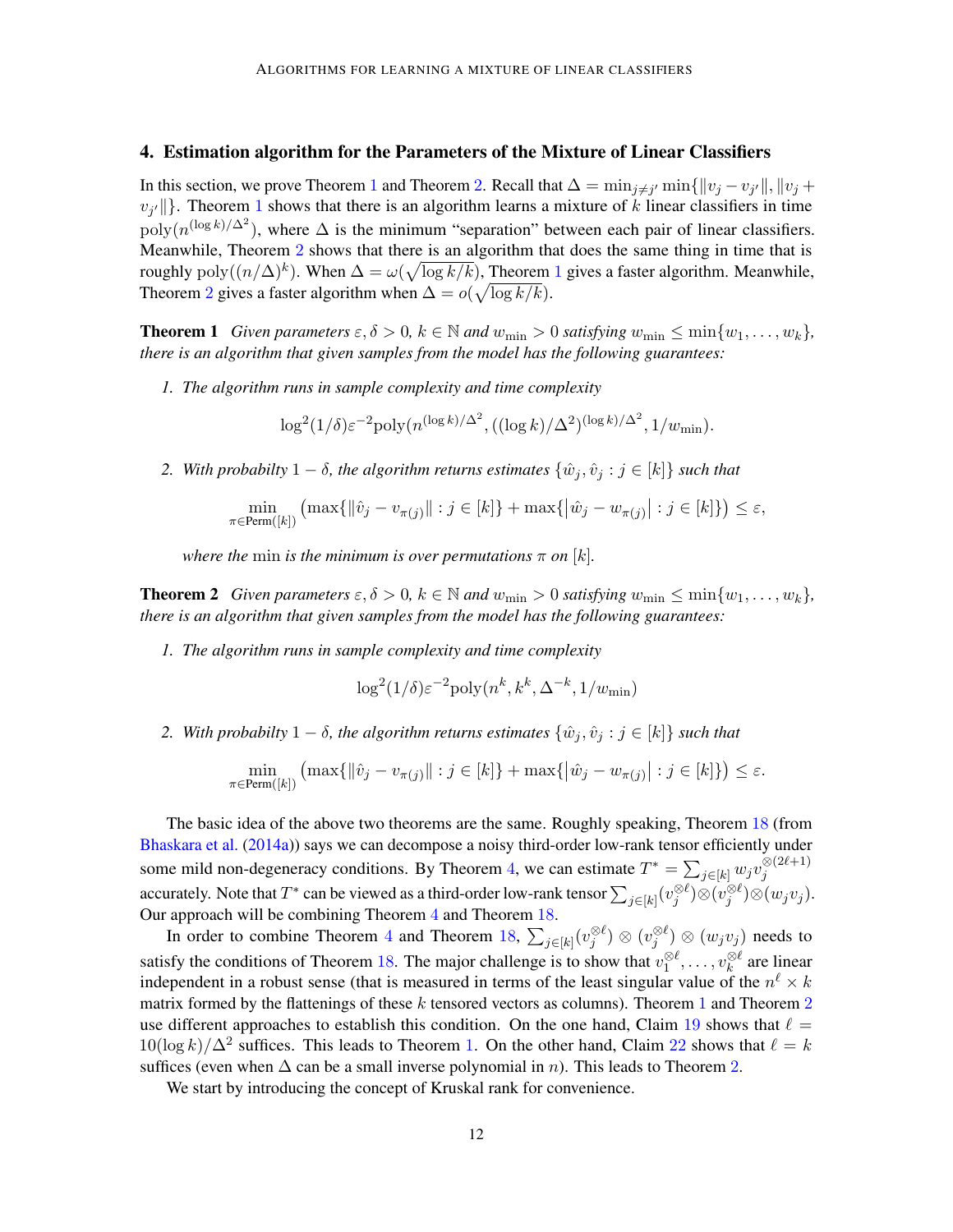Definition 17 (Definition 1.2, [Bhaskara et al.](#page-18-6) [\(2014a\)](#page-18-6)) *The Kruskal rank (or Krank) of a matrix* A is the largest k for which every set of k columns are linearly independent. Also the  $\tau$ -robust Krank *is denoted by Krank<sub>τ</sub>*(*A*), and is the largest *k* for which every  $n \times k$  sub-matrix  $A_{|S}$  of *A* has  $\sigma_k(A_{|S}) \geq 1/\tau$ .

The following theorem from [Bhaskara et al.](#page-18-6) [\(2014a\)](#page-18-6) is crucial; see also [\(Janzamin et al.,](#page-19-8) [2019;](#page-19-8) [Goyal et al.,](#page-19-11) [2014\)](#page-19-11) for related tensor decomposition guarantees. Suppose  $U \in \mathbb{R}^{m \times R}$ ,  $V \in$  $\mathbb{R}^{n \times R}$ ,  $W \in \mathbb{R}^{p \times R}$ . The theorem says that: if U, V are well-conditioned and columns of W are "pairwise well-conditioned", there is an algorithm that can recover all the rank-one terms from  $T = \sum_{i=1}^{R} u_i \otimes v_i \otimes w_i$  efficiently. Moreover, the algorithm can also tolerate some inverse polynomial amount of noise.

<span id="page-12-0"></span>**Theorem 18 (Theorem 2.3, [Bhaskara et al.](#page-18-6) [\(2014a\)](#page-18-6))** Suppose  $U \in \mathbb{R}^{m \times R}, V \in \mathbb{R}^{n \times R}, W \in$  $\mathbb{R}^{p \times R}$ .  $u_i, v_i, w_i$  are the ith column of  $U, V, W$ , respectively. Suppose  $U, V, W$  satisfy that:

- *1. The condition numbers*  $\kappa(U), \kappa(V) \leq \kappa$ ,
- *2. The column vectors of W* are not close to parallel: Krank<sub> $1/\delta$ </sub> $(W) \geq 2$ *,*
- *3. The decompositions are bounded : for all i,*  $||u_i||_2$ ,  $||v_i||_2$ ,  $||w_i||_2 \leq C$ .

*Suppose we are given tensor*  $T + E \in \mathbb{R}^{m \times n \times p}$  *with the entries of* E *being bounded by*  $\varepsilon$  ·  $\text{poly}(1/\kappa, 1/m, 1/n, 1/p, \delta, 1/C)$  and moreover  $T$  has a decomposition  $T = \sum_{i=1}^R u_i \otimes v_i \otimes w_i$ . *There is an algorithm with the following guarantee:*

- *1. The algorithm runs in time complexity*  $poly(m, n, p)$ *.*
- *2. With probability* 0.99*, the algorithm returns* each rank one term *in the decomposition of* T *(up to renaming), within an additive error of* ε*.*

The next claim says the following. We can view  $\sum_{j \in [k]} w_j v_j^{\otimes (2\ell+1)}$  $\frac{\otimes (2\ell+1)}{j}$  as  $\sum_{j \in [k]} (v_j^{\otimes \ell}) \otimes (v_j^{\otimes \ell}) \otimes$  $(w_j v_j)$ . If  $\ell = 10(\log k)/\Delta^2$ , the above tensor satisfy the condition of Theorem [18](#page-12-0).

<span id="page-12-1"></span>**Claim 19** *Define*  $\Delta = \min_{j \neq j'} \min\{||v_j - v_{j'}||, ||v_j + v_{j'}||\}$ *. Suppose*  $\Delta > 0$ *. Define*  $\ell =$  $10(\log k)/\Delta^2$ . Consider  $\sum_{j\in[k]} w_jv_j^{\otimes(2\ell+1)} = \sum_{j\in[k]} (v_j^{\otimes \ell})\otimes (v_j^{\otimes \ell})\otimes (w_jv_j)$ . Let  $U\in\mathbb{R}^{n^\ell\times k}$  be the matrix whose  $j$ th column is flattened  $v_j^{\otimes \ell}$ . Let  $W \in \mathbb{R}^{n \times k}$  be the matrix whose  $j$ th column is  $w_jv_j$ . Then the following hold:

- *1. The condition numbers*  $\kappa(U) \leq \text{poly}(k)$ ,
- 2. For all  $i \neq j$ , we have  $w_i v_i, w_j v_j$  are not close to parallel:  ${K}$ rank $_{2/(w_{\min} \Delta)}(W) \geq 2$ ,
- *3. For all j, we have*  $||v_j^{\otimes k}||_F$ ,  $||w_jv_j|| \leq 1$ .

# Proof *Proof of part (1):*

The main idea is the following. We have

$$
\langle v_i^{\otimes \ell}, v_j^{\otimes \ell} \rangle = \begin{cases} 1 & i = j \\ \langle v_i, v_j \rangle^{\ell} & i \neq j \end{cases}
$$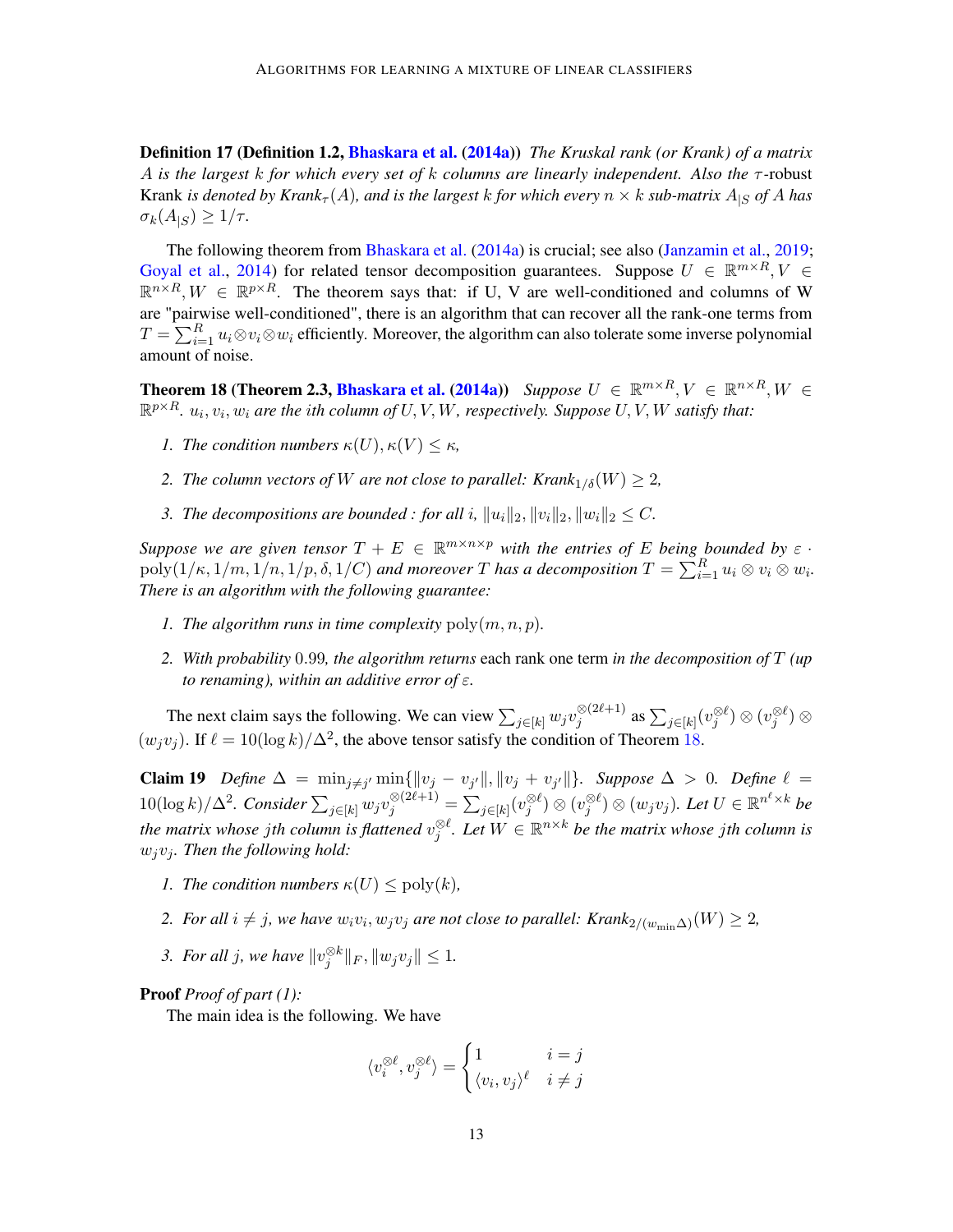Since  $\langle v_i, v_j \rangle^{\ell} \to 0$  as  $\ell \to \infty$ , we have that  $U^T U \to I$  as  $\ell \to \infty$ . Hence we expect  $\kappa(U)$  is small if  $\ell$  is sufficiently large.

Using the variational characterization for singular values:

<span id="page-13-0"></span>
$$
\sigma_{\min}(U) = \|\alpha_1 v_1^{\otimes \ell} + \ldots + \alpha_k v_k^{\otimes \ell}\|_F
$$

for some unit vector  $(\alpha_1, \ldots, \alpha_k)$ .

Without loss of generality, we assume

- 1.  $|\alpha_1|$  is the greatest one among  $\{|\alpha_1|, \ldots, |\alpha_k|\},\$
- 2.  $\alpha_1 \geq 0$ .

From Cauchy–Schwarz, we have

$$
\|\alpha_1 v_1^{\otimes \ell} + \ldots + \alpha_k v_k^{\otimes \ell}\|_F \ge \langle \alpha_1 v_1^{\otimes \ell} + \ldots + \alpha_k v_k^{\otimes \ell}, v_1^{\otimes \ell} \rangle
$$
  
\n
$$
= \alpha_1 + \alpha_2 \langle v_2^{\otimes \ell}, v_1^{\otimes \ell} \rangle + \ldots + \alpha_k \langle v_k^{\otimes \ell}, v_1^{\otimes \ell} \rangle
$$
  
\n
$$
= \alpha_1 \left(1 + \alpha_2/\alpha_1 \langle v_2^{\otimes \ell}, v_1^{\otimes \ell} \rangle + \ldots + \alpha_k/\alpha_1 \langle v_k^{\otimes \ell}, v_1^{\otimes \ell} \rangle\right)
$$
\n(2)

For any  $j \neq 1$ ,

$$
|\alpha_j/\alpha_1\langle v_j^{\otimes \ell}, v_1^{\otimes \ell}\rangle| \leq |\langle v_j^{\otimes \ell}, v_1^{\otimes \ell}\rangle| = |\langle v_j, v_1\rangle|^{\ell}
$$
  

$$
\leq (1 - \Delta^2/2)^{\ell} \qquad \text{since } \Delta = \min_{j \neq j'} \min\{\|v_j - v_{j'}\|, \|v_j + v_{j'}\|\}
$$
  

$$
\leq \exp(-\Delta^2 \ell/2) \leq \frac{1}{2k}.
$$

Applying the above inequality along with [\(2\)](#page-13-0), we get

$$
\sigma_{\min}(U) \ge \alpha_1(1 - (k - 1)/2k) \ge \frac{\alpha_1}{2} \ge \frac{1}{2\sqrt{k}}
$$

Meanwhile

$$
||U||^2 \le ||U||_F^2 = \sum_{j \in [k]} ||v_j^{\otimes k}||_F^2 = k.
$$

Therefore part (1) is true.

*Proof of part (2):* It follows by the definition  $\Delta = \min_{j \neq j'} \min \{ ||v_j - v_{j'}||, ||v_j + v_{j'}|| \}.$ *Proof of part (3):* Recall that  $\{v_i\}$  are unit vectors.

Next, we introduce the concept of Khatri-Rao product for convenience.

Definition 20 (Definition 1.3, [Bhaskara et al.](#page-18-6) [\(2014a\)](#page-18-6)) *The Khatri-Rao product of* U *and* V *which* are size  $m \times r$  and  $n \times r$  respectively is an  $mn \times r$  matrix  $U \odot V$  whose i<sup>th</sup> column is flattened  $u_i \otimes v_i$ .

<span id="page-13-1"></span>The next lemma is a robust analogue of the following fact: Krank( $A \odot B$ )  $\geq$  min{Krank( $A$ ) + Krank $(B) - 1, R$ , where A, B are matrix with R columns. Intuitively, it means that Krank will increase with Khatri-Rao product. It will be used to prove Claim [22](#page-14-0).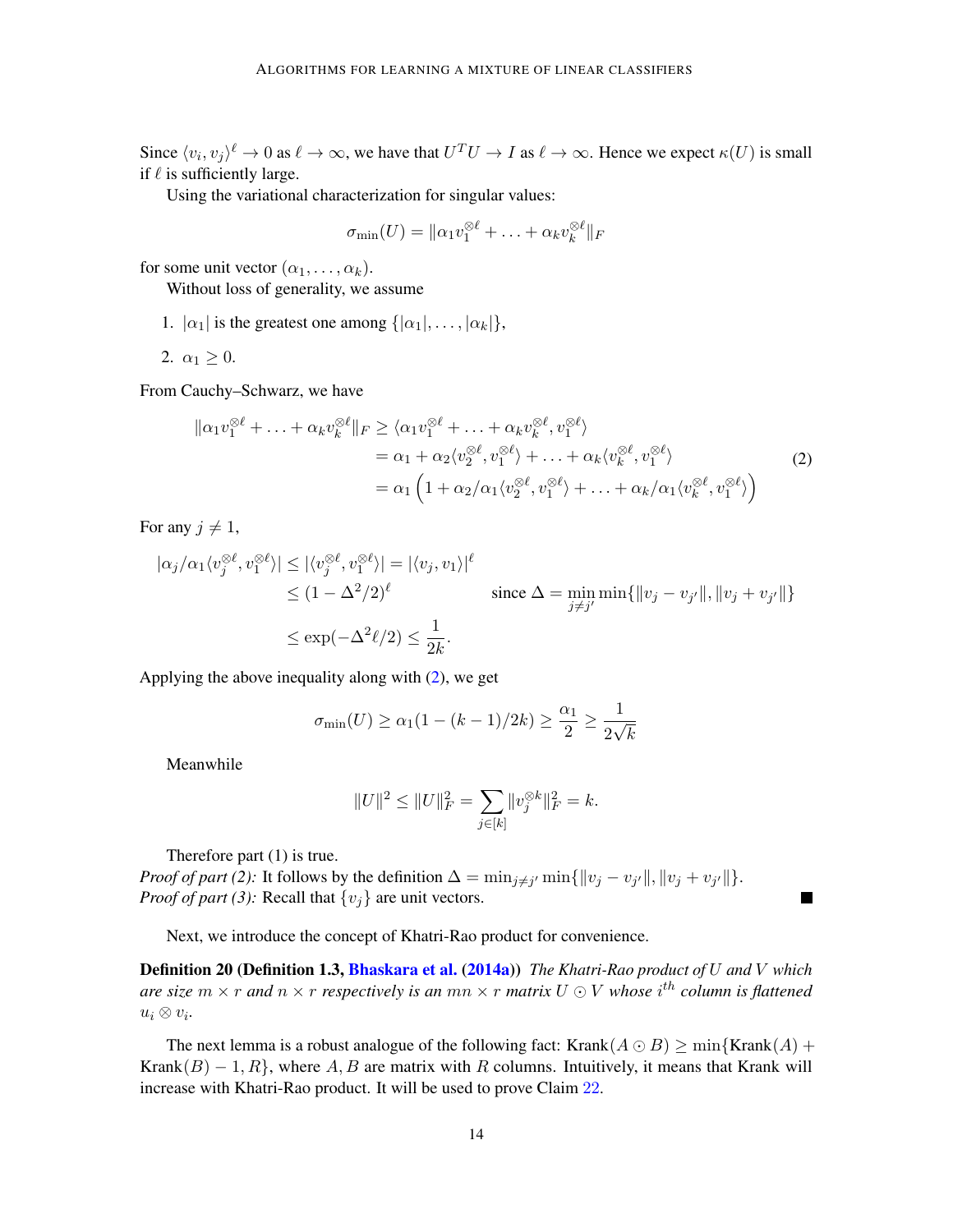**Lemma 21 (Lemma A.4,** *[Bhaskara et al.](#page-18-7) [\(2014b\)](#page-18-7)*  $A, B$  *are matrix with*  $R$  *columns. Say Krank*<sub> $\tau_1$ </sub> $(A) \ge$  $k_A$ ,  $Krank_{\tau_2}(B) \geq k_B$ , where  $k_A$ ,  $k_B \in \mathbb{N}$ . Let  $t = \min\{k_A + k_B - 1, R\}$ . Then  $Krank_{(\tau_1 \tau_2 \sqrt{t})}(A \odot B)$  $B) \geq t$ .

We will need the following claim, which shows that:  $\sum_{j \in [k]} w_j v_j^{\otimes (2k+1)} = \sum_{j \in [k]} (v_j^{\otimes k}) \otimes$  $(v_j^{\otimes k}) \otimes (w_j v_j)$  satisfies the condition of Theorem [18](#page-12-0). This means we can recover the rank-one terms from  $\sum_{j \in [k]} w_j v_j^{\otimes (2k+1)}$  $\frac{\otimes (2\kappa+1)}{j}$ .

<span id="page-14-0"></span>Claim 22 *Define*  $\Delta = \min_{j \neq j'} \min \{ ||v_j - v_{j'}||, ||v_j + v_{j'}|| \}$ . Suppose  $\Delta > 0$ . Consider  $\sum_{j \in [k]} w_j v_j^{\otimes (2k+1)} =$  $\sum_{j\in[k]}(v_j^{\otimes k})\otimes(v_j^{\otimes k})\otimes (w_jv_j)$ . Let  $U\in\mathbb{R}^{n^k\times k}$  be the matrix whose jth column is flattened  $v_j^{\otimes k}$ . Let  $W \in \mathbb{R}^{n \times k}$  be the matrix whose jth column is  $w_j v_j$ . Then the following hold:

- *1. The condition numbers*  $\kappa(U) \leq (1/\Delta)^{O(k)} k^{O(k)}$ ,
- 2. *For all*  $i \neq j$ *, we have*  $w_i v_i, w_j v_j$  *are not close to parallel: Krank*<sub>2/( $w_{\min} \Delta$ )( $W$ )  $\geq 2$ ,</sub>
- *3. For all j, we have*  $||v_j^{\otimes k}||_F$ ,  $||w_jv_j|| \leq 1$ .

**Proof** *Proof of part (1):* The main idea is to apply Lemma [21](#page-13-1). Let  $A \in R^{n \times k}$  be the matrix whose *j*th column is  $v_j$ . Observe that  $U = A^{\odot k}$ . Roughly speaking, note that Krank $(A) \geq 2$ , we have Krank $(A^{\odot (k-1)}) \geq k$ .  $A^{\odot (k-1)}$  has full column rank, so as U.

Let  $A \in R^{n \times k}$  be the matrix whose jth column is  $v_j$ . Observe that  $U = A^{\odot k}$ . We know that Krank $_{2/\Delta}(A) \ge 2$  by the definition  $\Delta = \min_{j \ne j'} \min \{||v_j - v_{j'}||, ||v_j + v_{j'}||\}$ . Apply Lemma [21](#page-13-1) inductively, we have

$$
\text{Krank}_{\left((2/\Delta)^k \sqrt{k! \cdot k}\right)} A^{\odot k} \ge k.
$$

In other word,

$$
\sigma_{\min}(A^{\odot k}) \ge (\Delta/2)^k / \sqrt{k! \cdot k} = \Delta^{O(k)} k^{-O(k)}.
$$

Meanwhile

$$
||U||^2 \le ||U||_F^2 = \sum_{j \in [k]} ||v_j^{\otimes k}||_F^2 = k.
$$

Therefore part (1) is true.

*Proof of part (2):* It follows by the definition  $\Delta = \min_{j \neq j'} \min \{ ||v_j - v_{j'}||, ||v_j + v_{j'}|| \}.$ *Proof of part (3):* Recall that  $\{v_i\}$  are unit vectors.

<span id="page-14-1"></span>The next claim says that we can get an accurate estimate of  $v, w$  from a accurate estimate of  $wv^{\otimes (2\ell+1)}$ . This is useful since we get k rank-one tensors of the form  $wv^{\otimes (2\ell+1)}$  after apply Theorem [18](#page-12-0) (tensor decomposition) to  $\sum_{j \in [k]} w_j v_j^{\otimes (2\ell+1)}$  $j^{(\mathcal{U}(\mathcal{U}+1))}$ . While it is easy and standard, we include it here for the sake of completeness.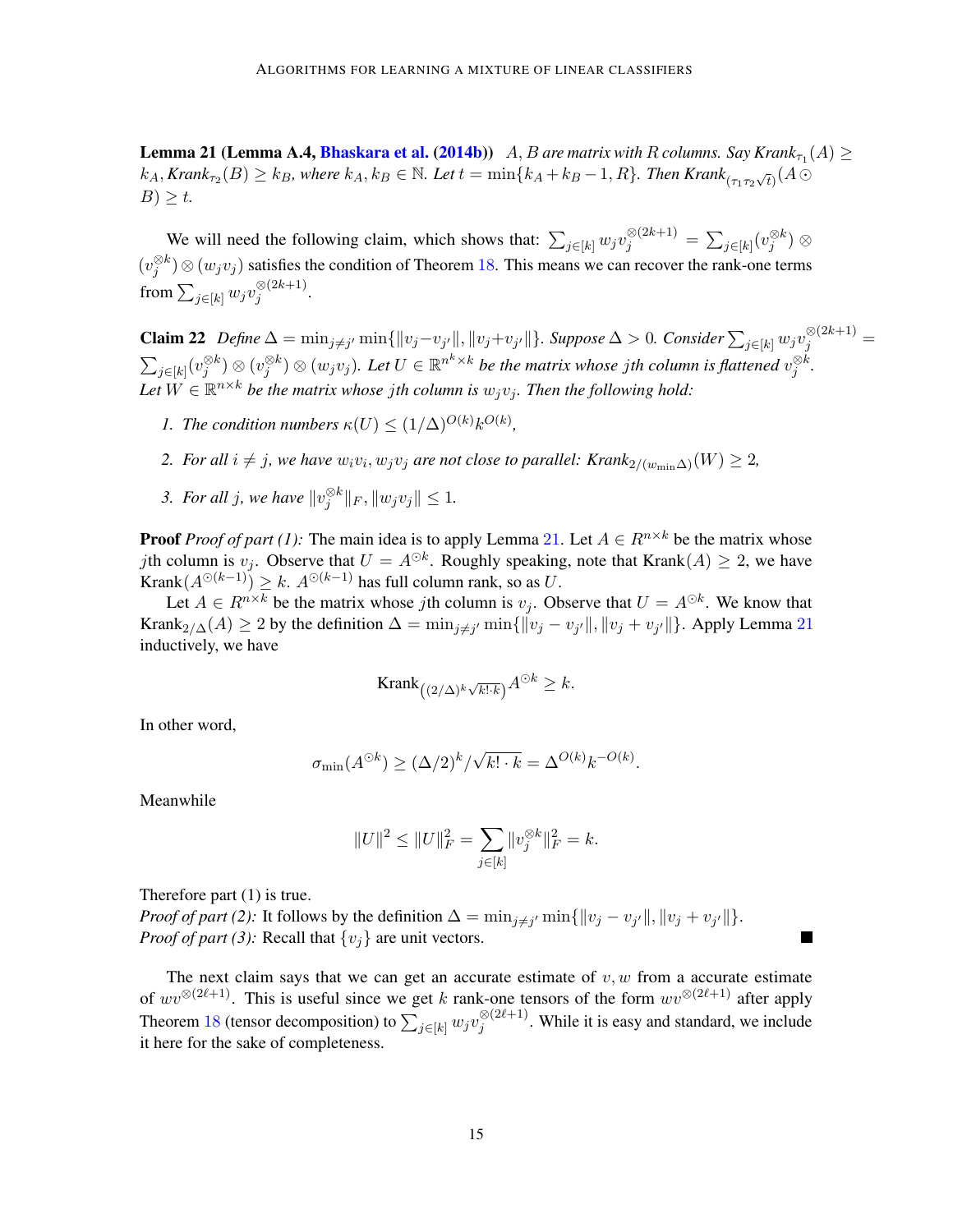**Claim 23** Let  $\ell \in \mathbb{N}, \varepsilon, w \in (0, 1]$ . Let  $v \in \mathbb{R}^n$  be a unit vector.  $\{e_\alpha : \alpha \in [n]\}$  is the standard basis of  $\mathbb{R}^n$ . Suppose  $T \in (\mathbb{R}^n)^{\otimes (2\tilde{\ell}+1)}$  satisfies that

$$
||w v^{\otimes (2\ell+1)} - T||_F \le \frac{\varepsilon w}{4n^{\ell}}.
$$
  

$$
\hat{w} \in \mathbb{R}, \hat{v} \in \mathbb{R}^n \text{ be such that } \hat{w} = ||T||_F, \hat{v}_{\alpha} = \frac{\langle T, e_{\alpha} \otimes I_n^{\otimes \ell} \rangle}{\hat{w}}, \forall \alpha \in [n]. \text{ Then}
$$

$$
|w - \hat{w}| \le \varepsilon
$$

$$
||v - \hat{v}|| \le \varepsilon
$$
(3)

Proof Define

 $Let$ 

<span id="page-15-1"></span>
$$
\delta = \frac{\varepsilon w}{4n^{\ell}}.
$$

By triangle inequality,  $\|wv^{\otimes(2\ell+1)}\|_F - \|T\|_F \le \delta \le \varepsilon$ . Note  $\|wv^{\otimes(2\ell+1)}\|_F = w$ , hence  $|w - \hat{w}| \le \delta \le \varepsilon$ , i.e., [\(3\)](#page-15-1) is true.

Fix  $\alpha \in [n]$ . By Cauchy-Schwarz inequality,

$$
|\langle wv^{\otimes(2\ell+1)} - T, e_\alpha \otimes I_n^{\otimes \ell} \rangle| \leq \delta \|e_\alpha \otimes I_n^{\otimes \ell}\|_F = \delta n^{\ell/2}.
$$

As a consequence,

$$
|wv_{\alpha} - \langle T, e_{\alpha} \otimes I_n^{\otimes \ell} \rangle| \leq \delta n^{\ell/2}.
$$

We know that  $|\hat{w}v_{\alpha} - wv_{\alpha}| \leq |\hat{w} - w| \leq \delta$ . Then,

$$
|\hat{w}v_{\alpha} - \langle T, e_{\alpha} \otimes I_n^{\otimes \ell} \rangle| \leq \delta(n^{\ell/2} + 1) \leq 2\delta n^{\ell/2}.
$$

Hence,

$$
|v_{\alpha}-\frac{\langle T,e_{\alpha}\otimes I_n^{\otimes \ell}\rangle}{\hat{w}}|\leq \frac{2\delta n^{\ell/2}}{\hat{w}}\leq \frac{4\delta n^{\ell/2}}{w}.
$$

The last inequality is due to  $|w - \hat{w}| \le \delta \le w/2$ . Then we have

$$
\|v-\hat{v}\|\leq \frac{4\delta\sqrt{n}n^{\ell/2}}{w}\leq \varepsilon
$$

 $\blacksquare$ 

Next, we will prove Theorem [3](#page-15-0). The main steps of the algorithm are:

- 1. Get a estimation of  $T^* = \sum_{j \in [k]} w_j v_j^{\otimes (2\ell+1)}$  $j^{(2\ell+1)}$  via Theorem [4](#page-6-2).
- 2. Use Theorem [18](#page-12-0) (tensor decomposition) to recover all the rank-one terms.
- <span id="page-15-0"></span>3. Use Claim [23](#page-14-1) to recover the parameters from the rank-one terms.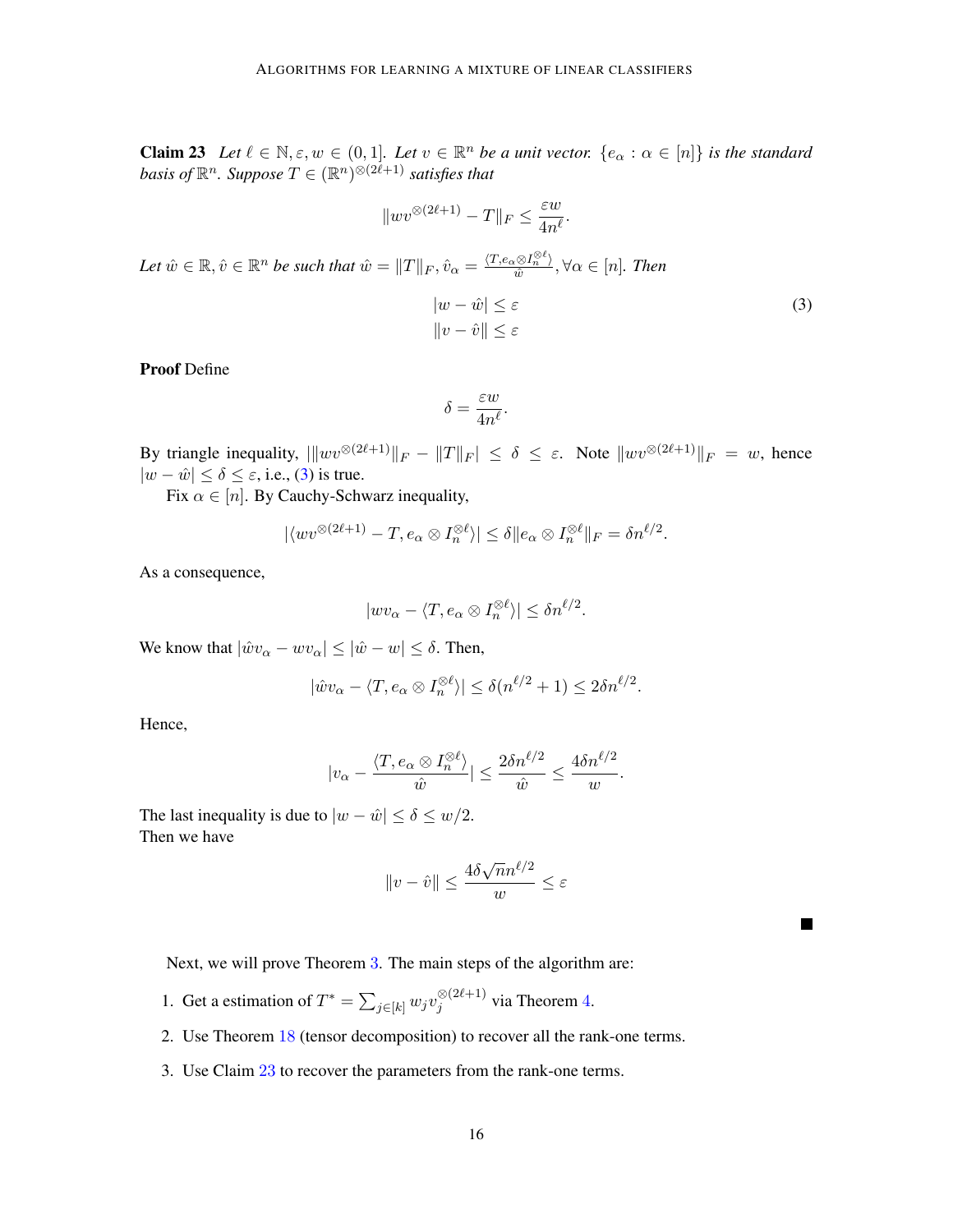**Theorem 3** Let  $\ell \in \mathbb{N}$ . Let  $U \in \mathbb{R}^{n^{\ell} \times k}$  be the matrix whose jth column is flattened  $v_j^{\otimes \ell}$ . Suppose  $\sigma_{\min}(U) \geq 1/\tau$ , where  $\tau > 0$ . Given parameters  $\varepsilon, \delta > 0$ ,  $k \in \mathbb{N}$  and  $w_{\min} > 0$  satisfying  $w_{\min} \leq \min\{w_1, \ldots, w_k\}$ , there is an algorithm ESTIMATE-PARAMETER that given samples from *the model has the following guarantees:*

*1. The algorithm runs in sample complexity and time complexity*

$$
\log^2(1/\delta) \varepsilon^{-2} \mathrm{poly}(n^{\ell}, \ell^{\ell}, \tau, 1/w_{\min}).
$$

*2. With probabilty*  $1 - \delta$ *, the algorithm returns estimates*  $\{\hat{w}_i, \hat{v}_j : j \in [k]\}$  *such that* 

 $\min_{\pi \in \text{Perm}([k])}$  $\left(\max\{\|\hat{v}_j - v_{\pi(j)}\| : j \in [k]\} + \max\{\left|\hat{w}_j - w_{\pi(j)}\right| : j \in [k]\}\right) \leq \varepsilon.$ 

## <span id="page-16-0"></span>Algorithm 2: ESTIMATE-PARAMETER

#### Input:

- $k$  the number of component
- $\ell$  parameter for order of the tensor

 $\tau$  – parameter for lower bound on least singular value of U

 $\mathcal{O}(v_1, \dots, v_k, w_1, \dots, w_k)$  – the sample oracle

 $\varepsilon$  – error parameter

 $w_{\text{min}}$  – weight lower bound

 $\delta$  – failure probability

#### Output:

 $\{\hat{w}_j, \hat{v}_j : j \in [k]\}$  – estimate of  $\{w_j, v_j : j \in [k]\}$ 

- 1 Apply Theorem [4](#page-6-2), get **T** that is  $\varepsilon$ poly $(n^{-\ell}, 1/\tau, w_{\min})$ -close to  $\sum_{j=1}^{k} w_j v_j^{\otimes (2\ell+1)}$  with probability at least 0.99;
- 2 View  $\sum_{j \in [k]} w_j v_j^{\otimes (2\ell+1)}$  $\int_j^{\otimes(2\ell+1)}$  as  $\sum_{j\in[k]}(v_j^{\otimes \ell})\otimes(v_j^{\otimes \ell})\otimes(w_jv_j)$ . By Theorem [18](#page-12-0), with probability at least 0.99, we can estimate each rank one term in the decomposition of  $T^*$  (up to renaming), within additive error  $\frac{\varepsilon w_{\min}}{8n^{\ell}}$ ;
- 3 By Claim [23](#page-14-1), we can recover the parameters from the rank-one terms. This leads to estimates  $\{\hat{w}_j, \hat{v}_j : j \in [k]\};$
- 4 return  $\{\hat{w}_j, \hat{v}_j : j \in [k]\};$

Proof The algorithm ESTIMATE-PARAMETER is described in Algorithm [2.](#page-16-0)

Without loss of generality, we can assume  $\delta = 0.1$ . This is because we can always boost the success probability of our algorithm at a multiplicative cost of  $O(\log^2(1/\delta))$  via Claim [24](#page-20-6).

Let  $T^*=\sum_{j\in[k]}w_jv_j^{\otimes(2\ell+1)}$  $j^{(2\ell+1)}$ . By Theorem [4](#page-6-2), there is an algorithm such that:

1. It runs with sample complexity and time complexity

$$
\varepsilon^{-2} \text{poly}(n^{\ell}, \ell^{\ell}, \tau, 1/w_{\min})
$$

2. With probability 0.99, we can estimate  $T^*$  within an additive error of  $\varepsilon$ poly $(n^{-\ell}, 1/\tau, w_{\min})$ .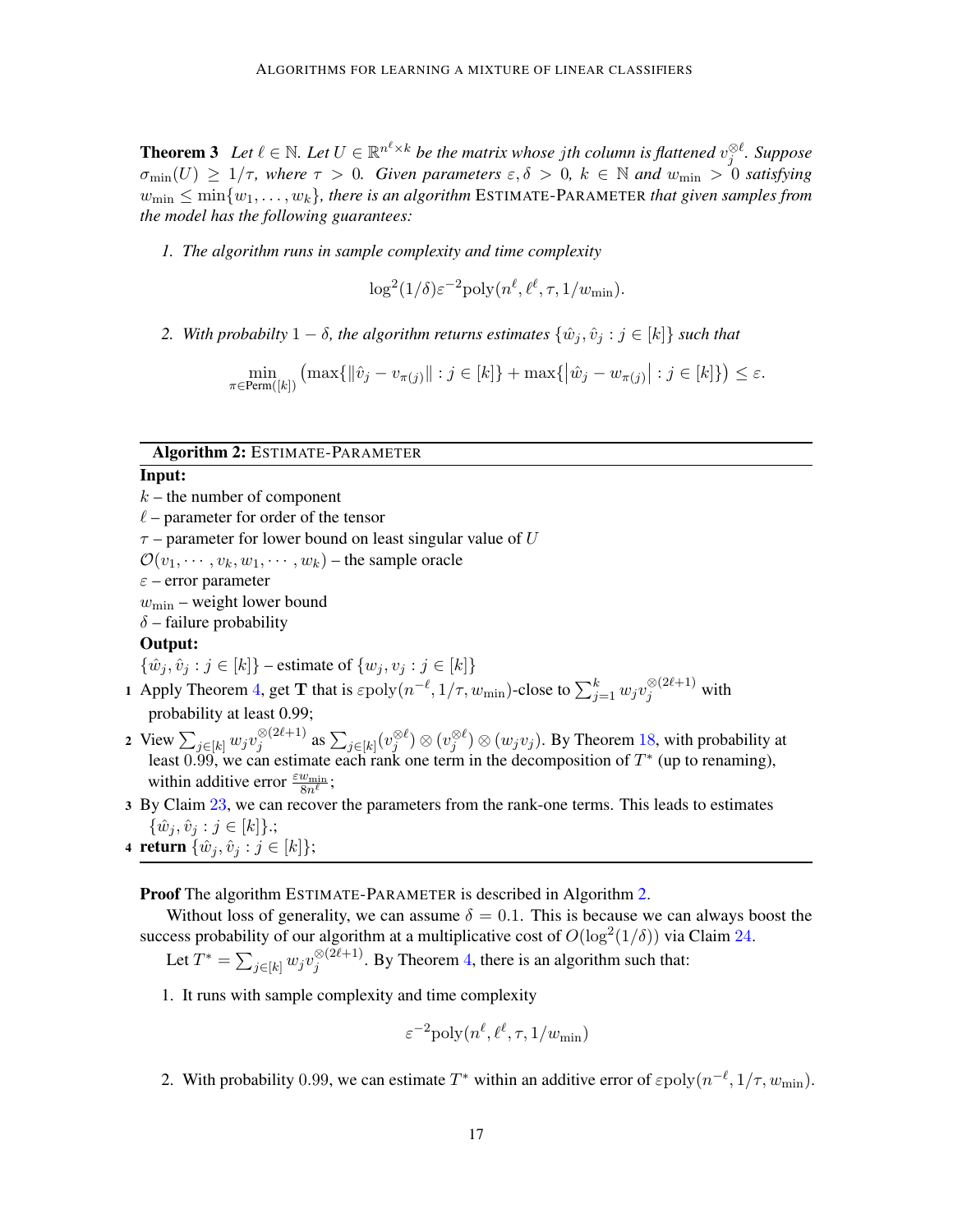View  $\sum_{j \in [k]} w_j v_j^{\otimes (2\ell+1)}$  $\int_j^{\otimes (2\ell+1)}$  as  $\sum_{j \in [k]} (v_j^{\otimes \ell}) \otimes (v_j^{\otimes \ell}) \otimes (w_j v_j)$ . We note that the following hold:

- 1. The condition numbers  $\kappa(U) \leq k\tau$ ,
- 2. For all  $i \neq j$ , we have  $w_i v_i, w_j v_j$  are not close to parallel: Krank $_{\tau/w_{\text{min}}}(W) \geq 2$ ,
- 3. For all j, we have  $||v_j^{\otimes k}||_F$ ,  $||w_jv_j|| \leq 1$ .

Hence,  $T^*$  satisfies the condition of Theorem [18](#page-12-0). By Theorem 18, with probability at least 0.99, we can estimate each rank one term in the decomposition of  $T^*$  (up to renaming), within additive error  $\varepsilon w_{\rm min}$  $\frac{w_{\min}}{8n^{\ell}}$ . By Claim [23](#page-14-1), we can recover the parameters from the rank-one terms. This leads to estimates  $\{\hat{w}_j, \hat{v}_j : j \in [k]\}\$  such that

$$
\min_{\pi} \left( \max \{ \|\hat{v}_j - v_{\pi(j)}\| : j \in [k] \} + \max \{ |\hat{w}_j - w_{\pi(j)}| : j \in [k] \} \right) \le \varepsilon,
$$

where the min is over permutation  $\pi$  on [k].

We are now ready to finish the proof of Theorem [1](#page-11-0) and Theorem [2](#page-11-1). The proofs has the same structure as Theorem [3](#page-15-0).

**Proof of Theorem [1](#page-11-0).** Without loss of generality, we can assume  $\delta = 0.1$ . This is because we can always boost the success probability of our algorithm at a multiplicative cost of  $O(\log^2(1/\delta))$  via Claim [24](#page-20-6). Define  $\ell = 10(\log k)/\Delta^2$ .

Let  $T^*=\sum_{j\in[k]}w_jv_j^{\otimes(2\ell+1)}$  $j_j^{\otimes(2\ell+1)}$ . By Theorem [4](#page-6-2), there is an algorithm such that

1. It runs in sample complexity and time complexity

$$
\varepsilon^{-2} \text{poly}(n^{\ell}, k, \ell^{\ell}, 1/w_{\text{min}}, 1/\Delta)
$$
  
=  $\varepsilon^{-2} \text{poly}(n^{(\log k)/\Delta^2}, ((\log k)/\Delta^2)^{(\log k)/\Delta^2}, 1/w_{\text{min}})$ 

2. With probability 0.99, we can estimate  $T^*$  within an additive error of  $\varepsilon$ poly $(1/n^{\ell}, 1/k, 1/w_{\min}, 1/\Delta)$ .

By Claim  $19$ ,  $T^*$  satisfies the condition of Theorem [18](#page-12-0). By Theorem 18, with probability at least 0.99, we can estimate each rank one term in the decomposition of  $T^*$  (up to renaming), within additive error  $\frac{\varepsilon w_{\min}}{8n^{\ell}}$ . By Claim [23](#page-14-1), we can recover the parameters from the rank-one terms. This leads to estimates  $\{\hat{w}_j, \hat{v}_j : j \in [k]\}$  such that

$$
\min_{\pi} \left( \max \{ \|\hat{v}_j - v_{\pi(j)}\| : j \in [k] \} + \max \{ |\hat{w}_j - w_{\pi(j)}| : j \in [k] \} \right) \le \varepsilon,
$$

where the min is over permutation  $\pi$  on  $[k]$ .

**Proof of Theorem [2](#page-11-1).** Without loss of generality, we can assume  $\delta = 0.1$ . This is because we can always boost the success probability of our algorithm at a multiplicative cost of  $O(\log^2(1/\delta))$  via Claim [24](#page-20-6). Let  $T^* = \sum_{j \in [k]} w_j v_j^{\otimes (2k+1)}$  $j^{(\mathcal{Z}K+1)}$ . By Theorem [4](#page-6-2), there is an algorithm such that:

- 1. It runs in sample complexity and time complexity  $\varepsilon^{-2}$  poly $(n^k, k^k, \Delta^{-k}, 1/w_{\min}).$
- 2. With probability 0.99, we can estimate  $T^*$  within an additive error of  $\varepsilon$ poly $(\Delta^k, k^{-k}, n^{-k}, w_{\min})$ .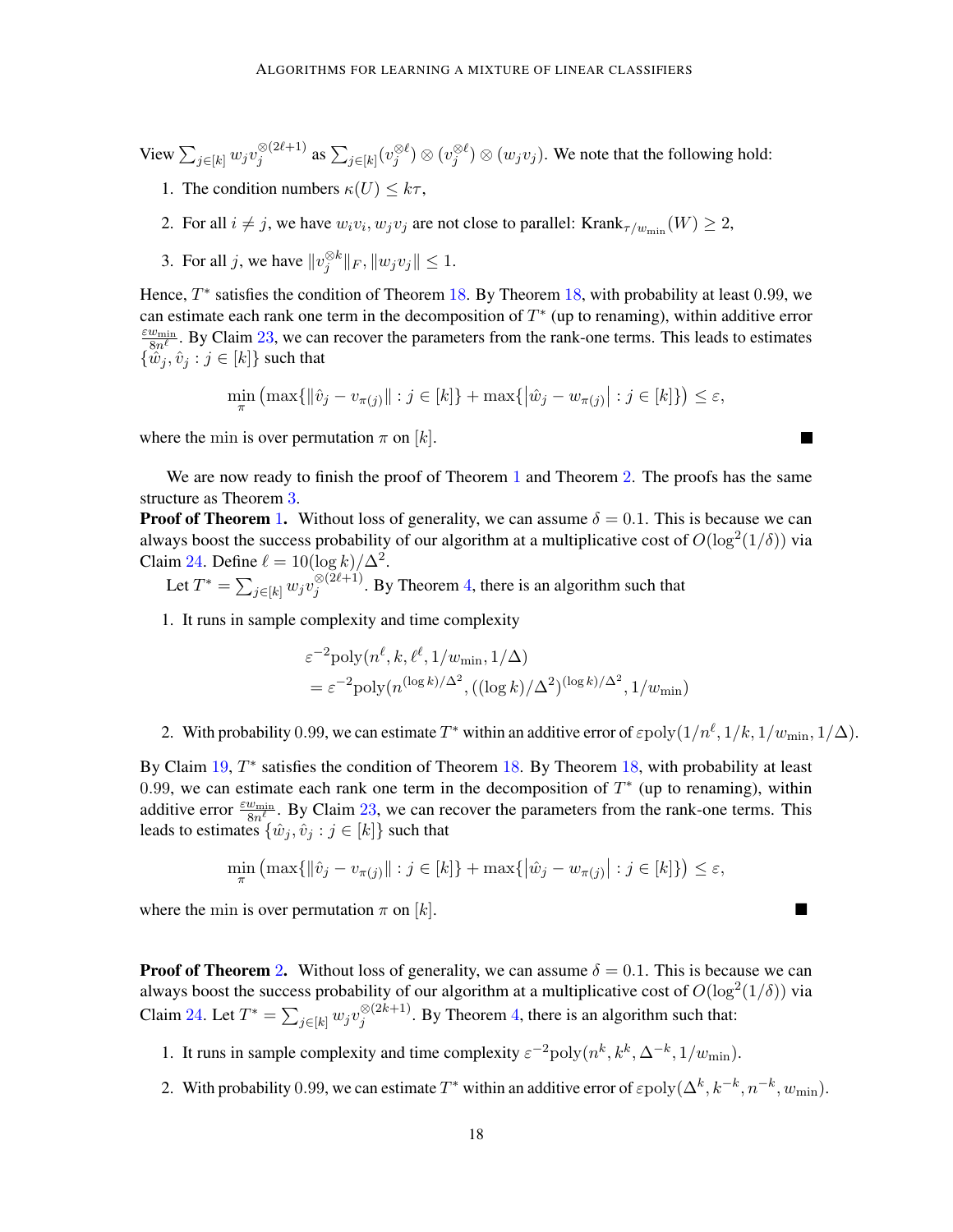By Claim  $22$ ,  $T^*$  satisfies the condition of Theorem [18](#page-12-0). By Theorem 18, with probability at least 0.99, we can estimate each rank one term in the decomposition of  $T^*$  (up to renaming), within additive error  $\frac{\varepsilon w_{\min}}{8n^k}$ . By Claim [23](#page-14-1), we can recover the parameters from the rank-one terms. This leads to estimates  $\{\hat{w}_i, \hat{v}_j : j \in [k]\}$  such that

$$
\min_{\pi} \left( \max \{ \|\hat{v}_j - v_{\pi(j)}\| : j \in [k] \} + \max \{ |\hat{w}_j - w_{\pi(j)}| : j \in [k] \} \right) \le \varepsilon,
$$

where the min is over permutation  $\pi$  on  $[k]$ .

# Acknowledgments

The first and last authors were supported by NSF grant CCF-1652491. In addition the last author was also supported by NSF grants CCF-1637585 and CCF-1934931, while the second author was supported by NSF grants CCF-1910534, CCF-1926872 and CCF-2045128.

## References

- <span id="page-18-1"></span>Pranjal Awasthi, Avrim Blum, and Or Sheffet. Improved guarantees for agnostic learning of disjunctions. In Adam Tauman Kalai and Mehryar Mohri, editors, *COLT*, pages 359–367. Omnipress, 2010. ISBN 978-0-9822529-2-5. URL [http://dblp.uni-trier.de/db/conf/colt/](http://dblp.uni-trier.de/db/conf/colt/colt2010.html#AwasthiBS10) [colt2010.html#AwasthiBS10](http://dblp.uni-trier.de/db/conf/colt/colt2010.html#AwasthiBS10).
- <span id="page-18-5"></span>Pranjal Awasthi, Alex Tang, and Aravindan Vijayaraghavan. Efficient algorithms for learning depth-2 neural networks with general relu activations. *ArXiv 2107.10209*, 2021.
- <span id="page-18-0"></span>Mikhail Belkin and Kaushik Sinha. Polynomial learning of distribution families. In *Foundations of Computer Science (FOCS), 2010 51st Annual IEEE Symposium on*, pages 103–112. IEEE, 2010.
- <span id="page-18-6"></span>Aditya Bhaskara, Moses Charikar, Ankur Moitra, and Aravindan Vijayaraghavan. Smoothed analysis of tensor decompositions. In *Proceedings of the 46th Symposium on Theory of Computing (STOC)*. ACM, 2014a.
- <span id="page-18-7"></span>Aditya Bhaskara, Moses Charikar, and Aravindan Vijayaraghavan. Uniqueness of tensor decompositions with applications to polynomial identifiability. *Proceedings of the Conference on Learning Theory (COLT).*, 2014b.
- <span id="page-18-4"></span>Christopher M Bishop. Latent variable models. In *Learning in graphical models*, pages 371–403. Springer, 1998.
- <span id="page-18-3"></span>Arun Tejasvi Chaganty and Percy Liang. Spectral experts for estimating mixtures of linear regressions. In *International Conference on Machine Learning*, pages 1040–1048. PMLR, 2013.
- <span id="page-18-2"></span>Sitan Chen and Ankur Moitra. Beyond the low-degree algorithm: Mixtures of subcubes and their applications. In *Proceedings of the 51st Annual ACM SIGACT Symposium on Theory of Computing*, STOC 2019, page 869–880, New York, NY, USA, 2019. Association for Computing Machinery. ISBN 9781450367059. doi: 10.1145/3313276.3316375. URL [https://doi.org/10.1145/](https://doi.org/10.1145/3313276.3316375) [3313276.3316375](https://doi.org/10.1145/3313276.3316375).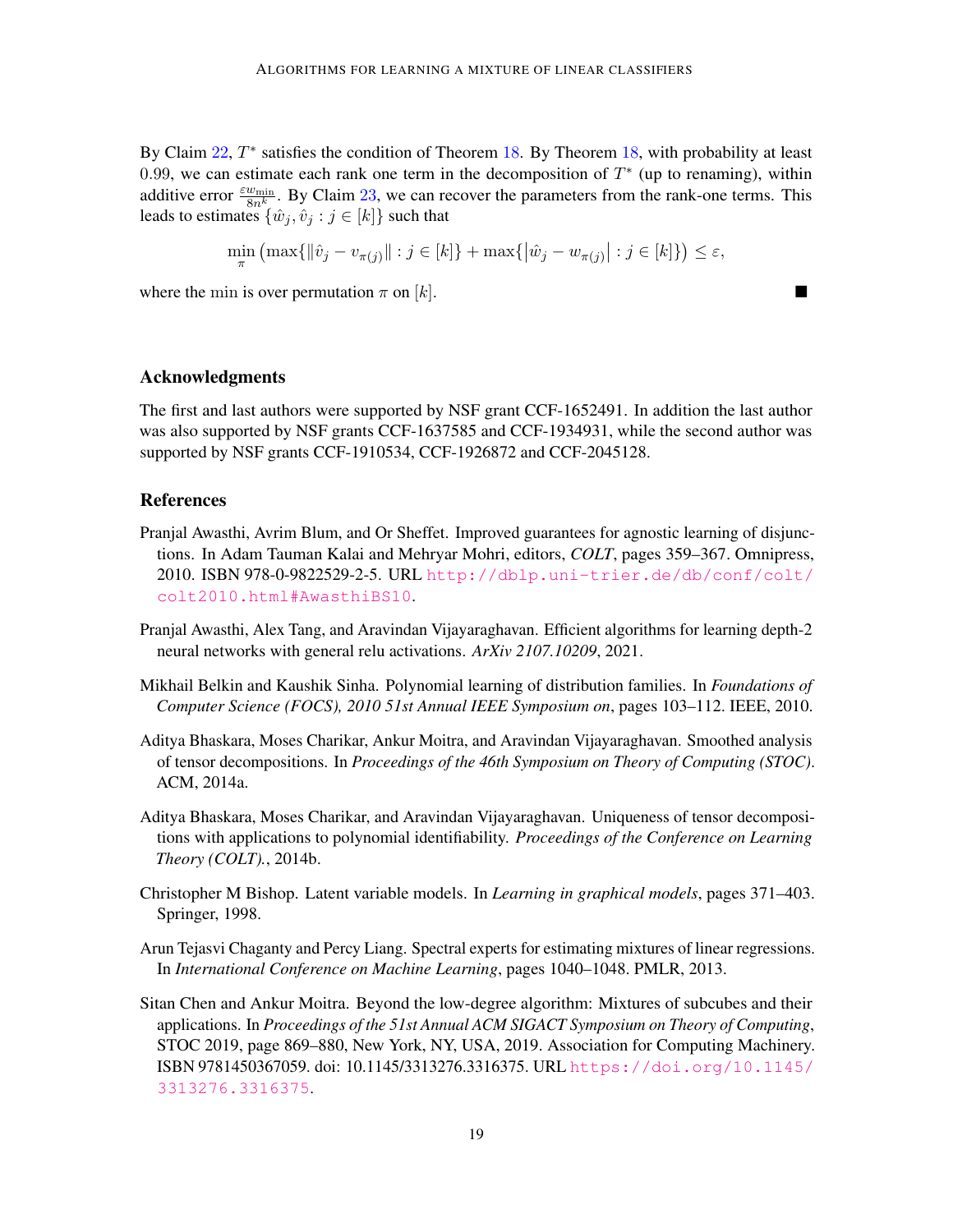- <span id="page-19-3"></span>Sitan Chen, Jerry Li, and Zhao Song. Learning mixtures of linear regressions in subexponential time via fourier moments. In *Proceedings of the 52nd Annual ACM SIGACT Symposium on Theory of Computing*, pages 587–600, 2020.
- <span id="page-19-5"></span>Ilias Diakonikolas and Daniel M Kane. Small covers for near-zero sets of polynomials and learning latent variable models. In *2020 IEEE 61st Annual Symposium on Foundations of Computer Science (FOCS)*, pages 184–195. IEEE, 2020.
- <span id="page-19-0"></span>Jon Feldman, Rocco A. Servedio, and Ryan O'Donnell. PAC learning axis-aligned mixtures of Gaussians with no separation assumption. In *Proceedings of the 19th annual conference on Learning Theory*, COLT'06, pages 20–34, Berlin, Heidelberg, 2006. Springer-Verlag. ISBN 3-540-35294-5, 978-3-540-35294-5. doi: 10.1007/11776420\_5. URL [http://dx.doi.org/](http://dx.doi.org/10.1007/11776420_5) [10.1007/11776420\\_5](http://dx.doi.org/10.1007/11776420_5).
- <span id="page-19-4"></span>Venkata Gandikota, Arya Mazumdar, and Soumyabrata Pal. Recovery of sparse linear classifiers from mixture of responses. In *Advances in Neural Information Processing Systems*, volume 33, pages 14688–14698, 2020.
- <span id="page-19-10"></span>Rong Ge, Jason D. Lee, and Tengyu Ma. Learning one-hidden-layer neural networks with landscape design. In *International Conference on Learning Representations*, 2018. URL [https://](https://openreview.net/forum?id=BkwHObbRZ) [openreview.net/forum?id=BkwHObbRZ](https://openreview.net/forum?id=BkwHObbRZ).
- <span id="page-19-11"></span>Navin Goyal, Santosh Vempala, and Ying Xiao. Fourier PCA and robust tensor decomposition. In *Symposium on Theory of Computing, STOC 2014, New York, NY, USA, May 31 - June 03, 2014*, pages 584–593, 2014. doi: 10.1145/2591796.2591875. URL [http://doi.acm.org/10.](http://doi.acm.org/10.1145/2591796.2591875) [1145/2591796.2591875](http://doi.acm.org/10.1145/2591796.2591875).
- <span id="page-19-6"></span>Robert A. Jacobs, Michael I. Jordan, Steven J. Nowlan, and Geoffrey E. Hinton. Adaptive mixtures of local experts. *Neural Computation*, 3(1):79–87, 1991. doi: 10.1162/neco.1991.3.1.79.
- <span id="page-19-9"></span>Majid Janzamin, Hanie Sedghi, and Anima Anandkumar. Beating the perils of non-convexity: Guaranteed training of neural networks using tensor methods. *arXiv preprint arXiv:1506.08473*, 2015.
- <span id="page-19-8"></span>Majid Janzamin, Rong Ge, Jean Kossaifi, and Animashree Anandkumar. Spectral learning on matrices and tensors. *Foundations and Trends in Machine Learning*, 12, 11 2019. doi: 10.1561/2200000057.
- <span id="page-19-7"></span>Michael I Jordan and Robert A Jacobs. Hierarchical mixtures of experts and the EM algorithm. *Neural computation*, 6(2):181–214, 1994.
- <span id="page-19-1"></span>Adam Tauman Kalai, Ankur Moitra, and Gregory Valiant. Efficiently learning mixtures of two Gaussians. In *Proceedings of the 42nd ACM symposium on Theory of computing*, pages 553–562. ACM, 2010.
- <span id="page-19-2"></span>Jian Li, Yuval Rabani, Leonard J. Schulman, and Chaitanya Swamy. Learning arbitrary statistical mixtures of discrete distributions. In *Proceedings of the Forty-Seventh Annual ACM Symposium on Theory of Computing*, STOC '15, page 743–752, New York, NY, USA, 2015. Association for Computing Machinery. ISBN 9781450335362. doi: 10.1145/2746539.2746584. URL <https://doi.org/10.1145/2746539.2746584>.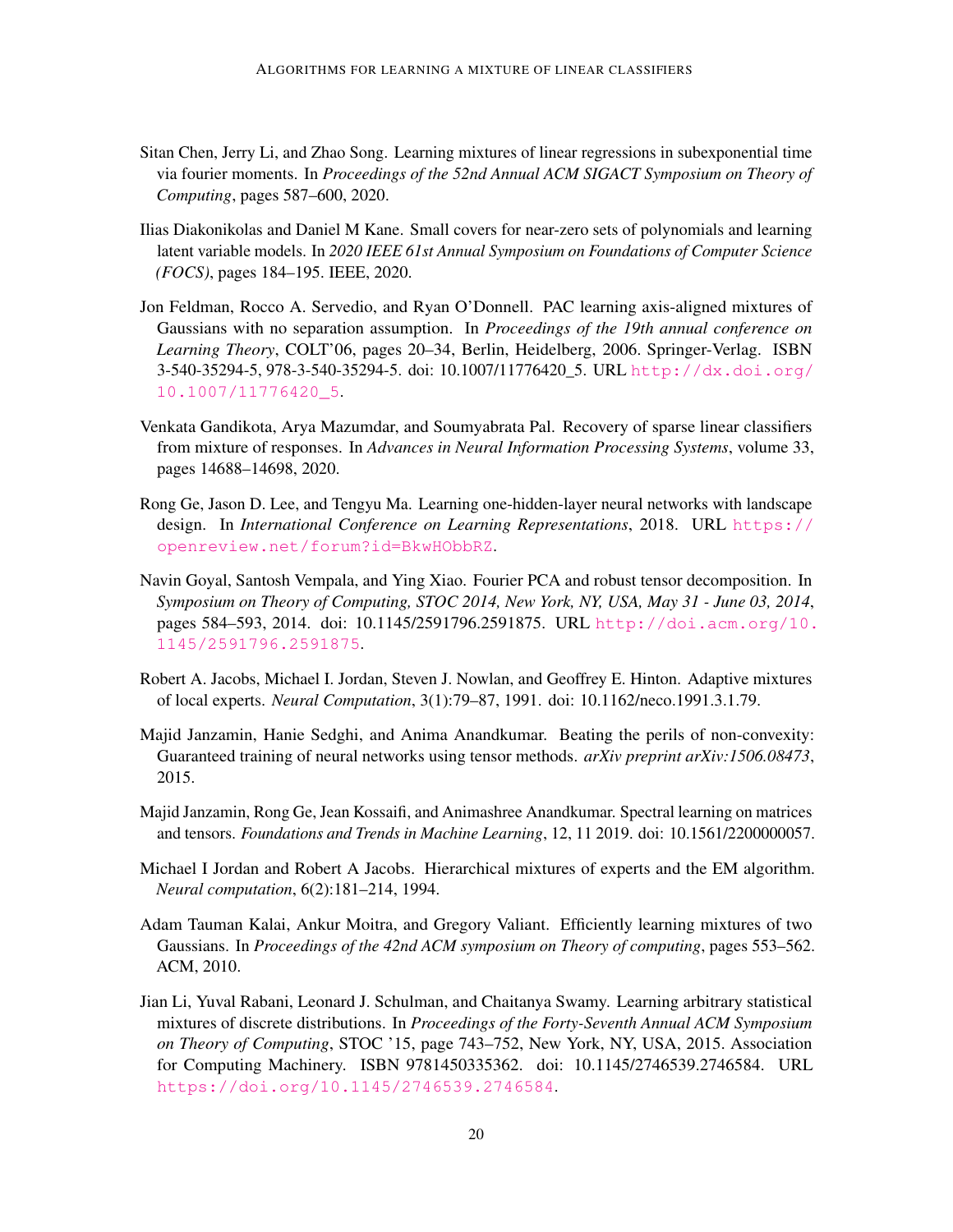- <span id="page-20-2"></span>A. Liu and A. Moitra. Efficiently learning mixtures of mallows models. In *2018 IEEE 59th Annual Symposium on Foundations of Computer Science (FOCS)*, pages 627–638, 2018.
- <span id="page-20-0"></span>Ankur Moitra and Gregory Valiant. Settling the polynomial learnability of mixtures of Gaussians. In *Foundations of Computer Science (FOCS), 2010 51st Annual IEEE Symposium on*, pages 93–102. IEEE, 2010.
- <span id="page-20-5"></span>Keith Y Patarroyo. A digression on hermite polynomials. *arXiv preprint arXiv:1901.01648*, 2019.
- <span id="page-20-1"></span>Yuval Rabani, Leonard J Schulman, and Chaitanya Swamy. Learning mixtures of arbitrary distributions over large discrete domains. In *Proceedings of the 5th conference on Innovations in theoretical computer science*, pages 207–224, 2014.
- <span id="page-20-4"></span>Yuekai Sun, Stratis Ioannidis, and Andrea Montanari. Learning mixtures of linear classifiers. In *International Conference on Machine Learning*, pages 721–729. PMLR, 2014.
- <span id="page-20-3"></span>Kert Viele and Barbara Tong. Modeling with mixtures of linear regressions. *Statistics and Computing*, 12(4):315–330, 2002.

#### Appendix A. Auxiliary claim

The following claim is well-known, though we do not know a suitable reference for it. We include it here for the sake of completeness.

<span id="page-20-6"></span>**Claim 24** Let X be a metric space with metric d. There is a fixed hidden element  $x^* \in X$ .  $\varepsilon > 0$ . *Suppose there is a randomized algorithm* ALG *whose output* x *satisfies*

$$
\mathbb{P}[d(\mathbf{x}, x^*) \le \varepsilon] \ge 0.9.
$$

*Then, there is an algorithm* SUCCESS-PROB-BOOSTER *with the following guarantee: given access to* d*, independent outputs from the algorithm* ALG *and a confidence parameter* δ*,*

*1.* With probability  $1 - \delta$ , the algorithm returns a estimate  $\hat{\mathbf{x}}$  such that

$$
d(\hat{\mathbf{x}}, x^*) \leq 3\varepsilon.
$$

- *2. The algorithm acquire*  $O(\log(1/\delta))$  *independent outputs from the algorithm ALG.*
- 3. The algorithm makes  $O(\log^2(1/\delta))$  calls to d.
- 4. The algorithm runs in time complexity  $O(\log^2(1/\delta))$ .

<span id="page-20-7"></span>Proof of Claim [24](#page-20-6). The algorithm is described in Algorithm [3.](#page-20-7)

Let  $\mathcal E$  be the event  $|\{i \in [t]: d(\mathbf x_i, x^*) \leq \varepsilon\}| \geq 0.8t$ . Use standard Chernoff bound and the fact  $t = 1000 \log(1/\delta)$ , we have

$$
\mathbb{P}[\mathcal{E}] \ge 1 - \delta.
$$

Condition on  $\mathcal E$ . We now show that  $\mathbf x_k$  (in the last line of the algorithm) satisfies  $d(\mathbf x_k, x^*) \leq 3\varepsilon$ .